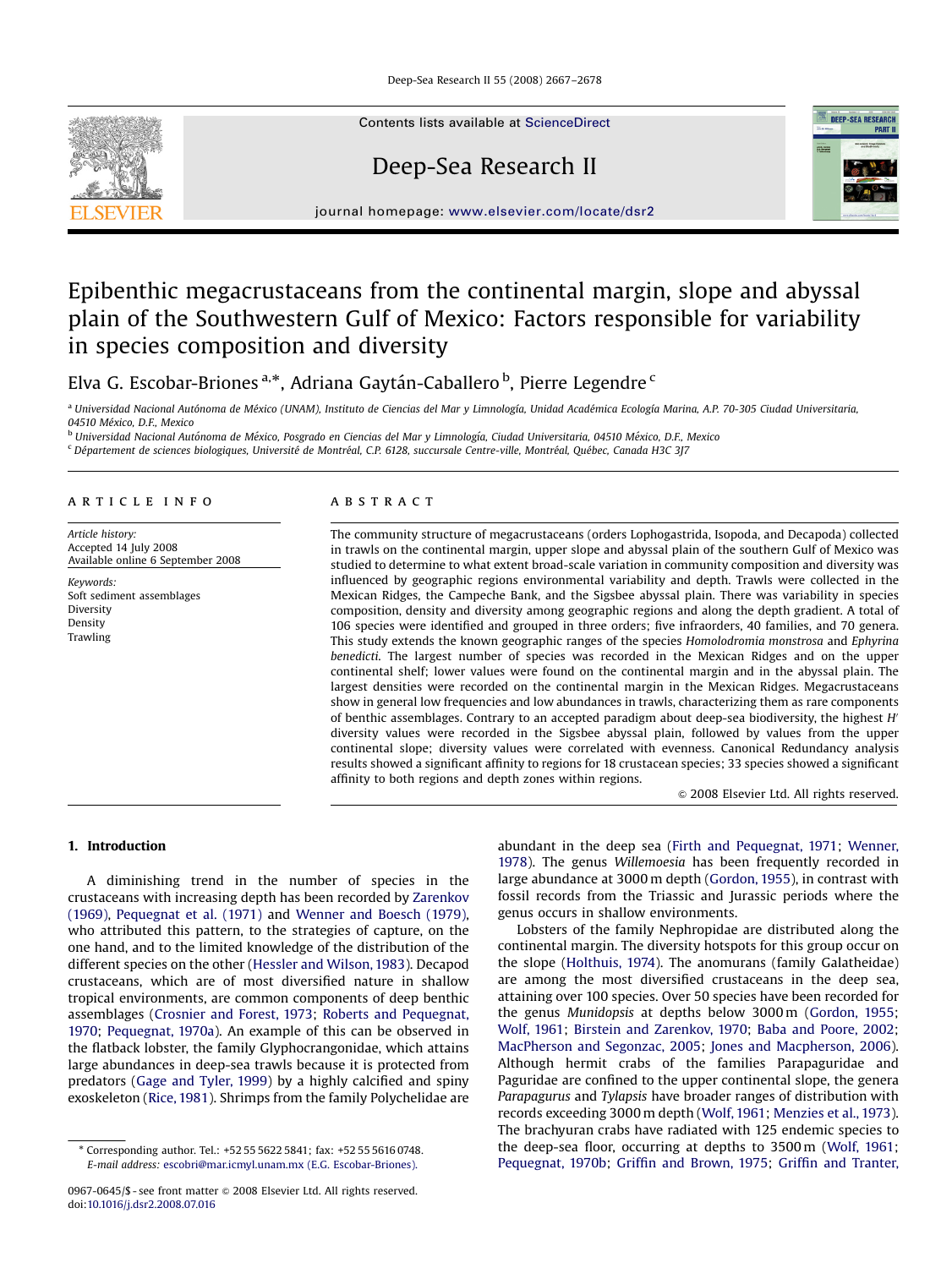[1986](#page-10-0)). The genus Chaceon (Geryon) of the family Geryonidae is a well-known component from the upper continental slope in the Atlantic Ocean. Chaceon quinquedens digs tunnels of almost 0.75 m depth being a dominant feature in the deep-sea floor ([Malahoff](#page-10-0) [et al., 1982\)](#page-10-0). These geryonids are probably the only crustaceans of larger size that can be commercially exploited ([Steimle et al.,](#page-11-0) [2001;](#page-11-0) [Gage and Tyler, 1999](#page-10-0)), in contrast to other dominant species occurring at similar depth, e.g. Ethusina, that are smaller and less robust than Chaceon ([Gage and Tyler, 1999](#page-10-0)).

Our knowledge on lophogastrids is centered on the widespread species Neognathophausia ingens due to its importance as food source for marine mammals [\(Casanova, 1997](#page-9-0); [Cardona-Maldonado](#page-9-0) [and Mignucci-Giannoni, 1999\)](#page-9-0). Other studies deal with the physiology of the species by trying to understand its growth rate, distribution, population structure and survival along the minimum oxygen zone [\(Childress, 1968;](#page-9-0) [Belman and Childress,](#page-9-0) [1976;](#page-9-0) [Mickel and Childress, 1978;](#page-10-0) [Childress and Price, 1978,](#page-9-0) [1983](#page-9-0); [Sanders and Childress, 1990](#page-10-0); [Moeller and Case, 1994\)](#page-10-0). The studies on the bathyal isopod Bathynomus giganteus in the Gulf of Mexico have recorded that the reproductive peak is seasonally triggered and is not a strict scavenger. Its diet is based on a large variety of items (Briones-Fourzán and Lozano-Álvarez, [1991](#page-9-0); [Barradas-Ortiz et al., 2003](#page-9-0)) that the species detects with help of chemoreceptors on the sediment and benthic boundary layer [\(Chamberlain et al., 1986\)](#page-9-0).

The megacrustaceans belong to the higher trophic levels and are, therefore, vulnerable to perturbations such as the disposal of mud from the industry ([Charmasson et al., 1998](#page-9-0)), the extraction of energy resources from the sea floor [\(Steimle et al., 2001\)](#page-11-0), or deepsea trawling ([Escobar-Briones, 2004\)](#page-10-0). Caridean and penaeid shrimps of the genera Acanthephyra and Plesiopenaeus are opportunist scavengers as recorded on images from baited traps from the Arctic and North Atlantic oceans ([Bowman and Manning,](#page-9-0) [1972](#page-9-0); Desbruyè[res et al., 1985;](#page-10-0) [Rowe et al., 1986\)](#page-10-0). Carrion to different preys has been recorded as the main dietary components of deep-sea decapod crustaceans. DNA-based methods of gut contents and feces are expanding the range and diversity of dietary items and foraging strategies [\(Blankenship and Yayanos,](#page-9-0) [2005](#page-9-0)).

#### 1.1. Background studies

The study of deep-sea fauna in the Gulf of Mexico is related to the geographic exploration of the basin [\(Marshall, 1979\)](#page-10-0). Deep-sea crustaceans have been collected since the 19 century during different expeditions and contributed to the knowledge of the Gulf of Mexico through the description of new species, composition of the crustaceans in the region. A review of records compiled from published literature and from the crustacean catalog of the marine invertebrate collection of Texas A&M University (TAMU) from the continental slopes and abyssal plain in the Gulf of Mexico was published by [Wicksten and Packard \(2005\)](#page-11-0). Information of this nature has been useful to implement the conservation strategies and management of resources in deeper-water ecosystems ([Andrew and Mapstone, 1987](#page-9-0); [Holthuis, 1991;](#page-10-0) [Steimle et al.,](#page-11-0) [2001;](#page-11-0) [Underwood et al., 2000](#page-11-0)).

The current study contributes by describing the crustacean assemblages collected by bottom-trawl gear and analyze their variability in three depth zones (continental margin, upper continental slope, and abyssal plain) in three regions of the Gulf of Mexico. The hypothesis underlying this study is based in the homogeneity and stability of the deep-sea ecosystem that, limited in biogenic carbon export, imposes to extreme conditions on the tropical and adjacent warm-temperate deep-sea species richness and densities. This differs notably from the highly variable shallower habitats [\(Tyler, 1988](#page-11-0)). Predictions from this hypothesis are that the continental slope and abyssal plain should have low densities and species diversity, without much differentiation among regions. We will test these predictions by comparing the species diversity and taxonomic composition of crustaceans among regions and depth zones.

#### 2. Materials and methods

#### 2.1. Study area

The trawls were collected from 21 locations during four cruises (DGoMB-JSSD, SIGSBEE.5, 6, and 7) in the SW Gulf of Mexico, an ancient geological basin with a maximum depth of 3700 m. The Gulf of Mexico is located between  $18^{\circ}$  and  $30^{\circ}$  latitude N and between  $82^{\circ}$  and  $98^{\circ}$  longitude W. It covers an area of  $1.5 \times 10^6$  km<sup>2</sup> and encompasses a volume of  $2.3 \times 10^6$  km<sup>3</sup>. The distribution of sediments in the basin is variable ([Balsam and](#page-9-0) [Beeson, 2003](#page-9-0)). This study included trawls from three depth zones and three regions, namely the continental shelf and margin  $(50-200 \text{ m})$  and the upper continental slope  $(250-750 \text{ m})$ , of the Mexican Ridges, located in the Western Gulf of Mexico, and from the Campeche Bank, located in the SW Gulf of Mexico and the abyssal plain (3000–3800 m) named the Sigsbee Abyssal Plain ([Fig. 1\)](#page-2-0).

The Mexican Ridges region is characterized by a narrow continental margin and a steep slope with hills parallel to the coast line ([Antoine et al., 1974](#page-9-0)). This area is of high economic value to Mexico due to the presence of oil and gas (Aguayo and Trápaga, [1984](#page-9-0)). The Campeche Bank region is located in the Carbonate province in the SW extension of the Yucatan Peninsula ([Roberts](#page-10-0) [et al., 1999](#page-10-0)). Calcium carbonate exceeds 75% of the sediment mineralogical composition ([Balsam and Beeson, 2003](#page-9-0)) in this region. The Sigsbee Abyssal Plain, located in the center of the basin, between 22 $^{\circ}$  and 26 $^{\circ}$ N and 90 $^{\circ}$  and 95 $^{\circ}$ W, extends over an area of  $98,752 \text{ km}^2$  and has an average depth of  $3000 \text{ m}$ . Its calcium carbonate content is on average 25% and is of a hemipelagic origin. In the northern portion, mud from the Mississippi River affects sediment composition ([Balsam and](#page-9-0) [Beeson, 2003\)](#page-9-0).

Among the three depth zones sampled in this study, the continental slope is a particularly complex topographic feature. It includes canyons, submarine channels, escarpments, salt domes and foldings that extend from the shelf break to the upper limit of the continental rise at depths of 2800 m in the north and west and to 3600 m off the Campeche Escarpment [\(Ewig and Antoine,](#page-10-0) [1966\)](#page-10-0). A minimum oxygen zone occurs on the slope. Below that point, oxygen concentrations have similar values as those recorded in the surface water masses ([Roberts et al., 1999](#page-10-0)).

The hydrodynamics of the Gulf of Mexico is defined by mesoscale structures. Its dynamics is related to the Loop Current ([Vidal Lorandi et al., 1999](#page-11-0)) with boundary currents and cross-shelf transport that reach speeds of  $32-85 \text{ cm s}^{-1}$  ([Vidal Lorandi et al.,](#page-11-0) [1999;](#page-11-0) [Elliot, 1982\)](#page-10-0). The Gulf Common Water occurs at 150–250m with salinity of 37.75 and oxygen concentration of  $3.4 \text{ mg L}^{-1}$ . Antarctic Intermediate Water is found at  $750 \text{ m}$  (34.86 ups, 6.2 °C), lying over the North Atlantic Deep Water at 1500m with salinity of 34.98 ups and temperature of  $4.02\textdegree C$  [\(Nowlin and McLellan, 1967\)](#page-10-0).

#### 2.2. Field work

Crustaceans were collected with bottom-trawling gear (OTSB otter trawl) with the following specifications: 12m long, 9m wide, 6-cm mesh size and cod-end, and each trawl lasted 25 min of bottom contact, at speeds that varied from 1.3 to 3.5 knots covering distances from 1.85 to 7.49 km. The trawls collected on the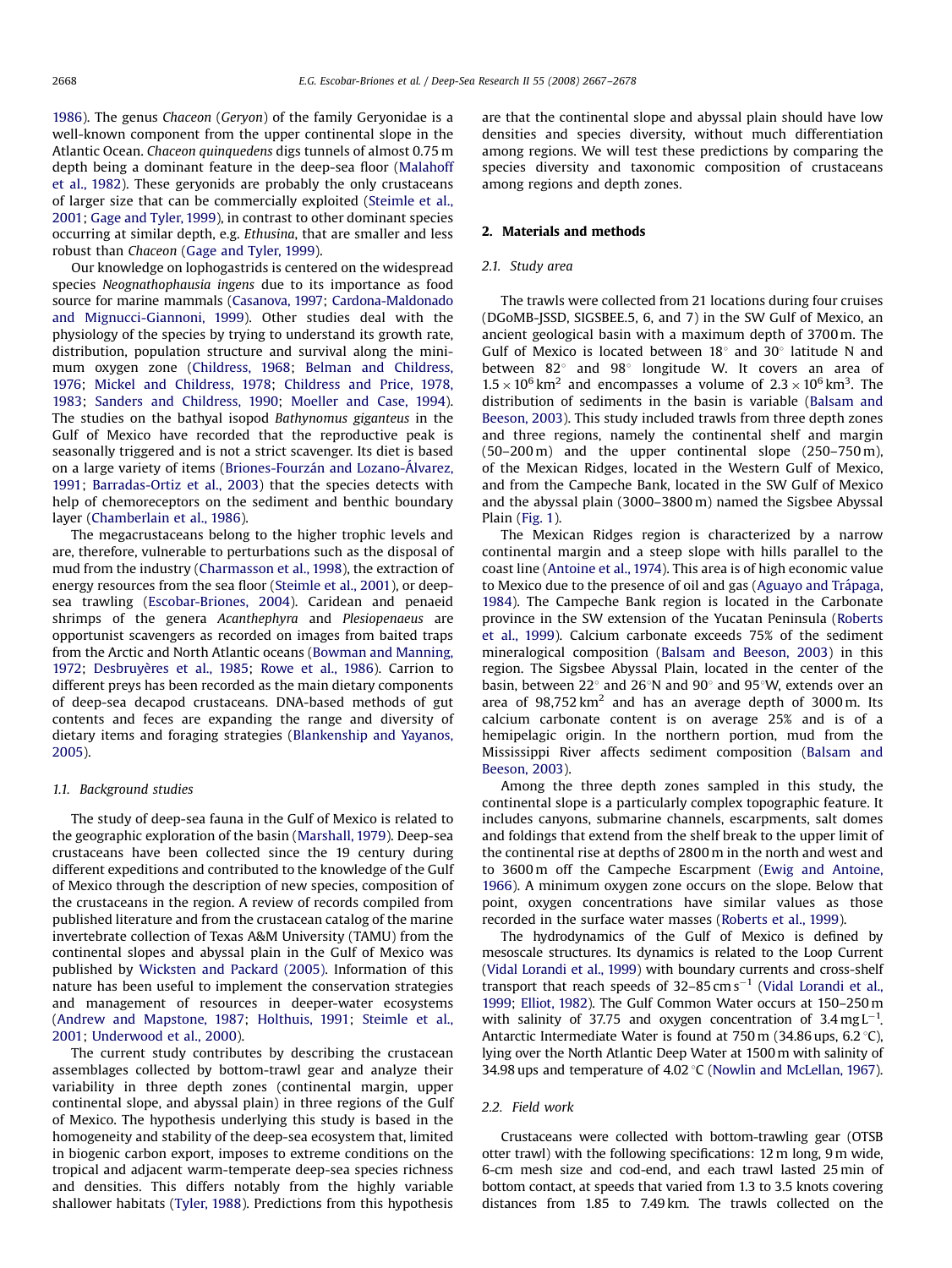<span id="page-2-0"></span>

Fig. 1. The Area of study and the location of the samples collected in the different cruises in (A) the Central Gulf of Mexico DGoMB-JSSD (.), (B) the Mexican Ridges SIGSBEE.5 ( $\bullet$ ), and (C) the Campeche Bank SIGSBEE.6 ( $\bullet$  and letters in bold) and SIGSBEE.7 ( $\circ$  and letters in italics).

continental margin and upper continental slope of the Mexican Ridges (MR) and the Campeche Bank (CB) regions were collected onboard UNAM's R/V Justo Sierra in cruises SIGSBEE.5 (six stations, June 2002), SIGSBEE.6 (five stations, July 2003) and SIGSBEE.7 (five stations, June 2004). These cruises were carried out as part of the project Factores que definen la variabilidad de la diversidad biológica y biomasa béntica en el mar profundo del golfo de México. The trawls from the Sigsbee abyssal plain (AP) (five stations, August 2002) were collected onboard the R/V Gyre [\(Table 1\)](#page-3-0) during the DGoMB-JSSD cruise as part of the Deep Gulf of Mexico Benthos Study.

After sorting on deck, the animals collected at the 21 stations were fixed in absolute ethanol at  $4^{\circ}$ C, identified to species level where possible, counted, photographed, and preserved in glass jars with 70% ethanol solution for later study.

#### 2.3. Laboratory work and data analyses

The specimens were identified in the lab with support of the specialized references for the group and classified to family level

according to [Martin and Davis \(2001\).](#page-10-0) All specimens were deposited in the national crustacean collection at UNAM where records were included in the collection's database along with identification catalog numbers that are available upon request to the curator. The information for each specimen documented included the region, depth zone, and total number of specimens  $(T)$ , specimens were cataloged by sex: males (M), females (F), ovigerous females (ovig), juveniles (juv), and undetermined specimens (ND). This information sheet provided the basic information of this study.

## 2.3.1. Species richness

Species richness (s) is the number of species identified at each sampling site (stations of each cruise). The species richness information was graphed; the trends observed were analyzed by region and depth zone using one-way ANOVA.

#### 2.3.2. Density

Density was determined by transforming the abundance values (number of individuals per trawl) divided by the area of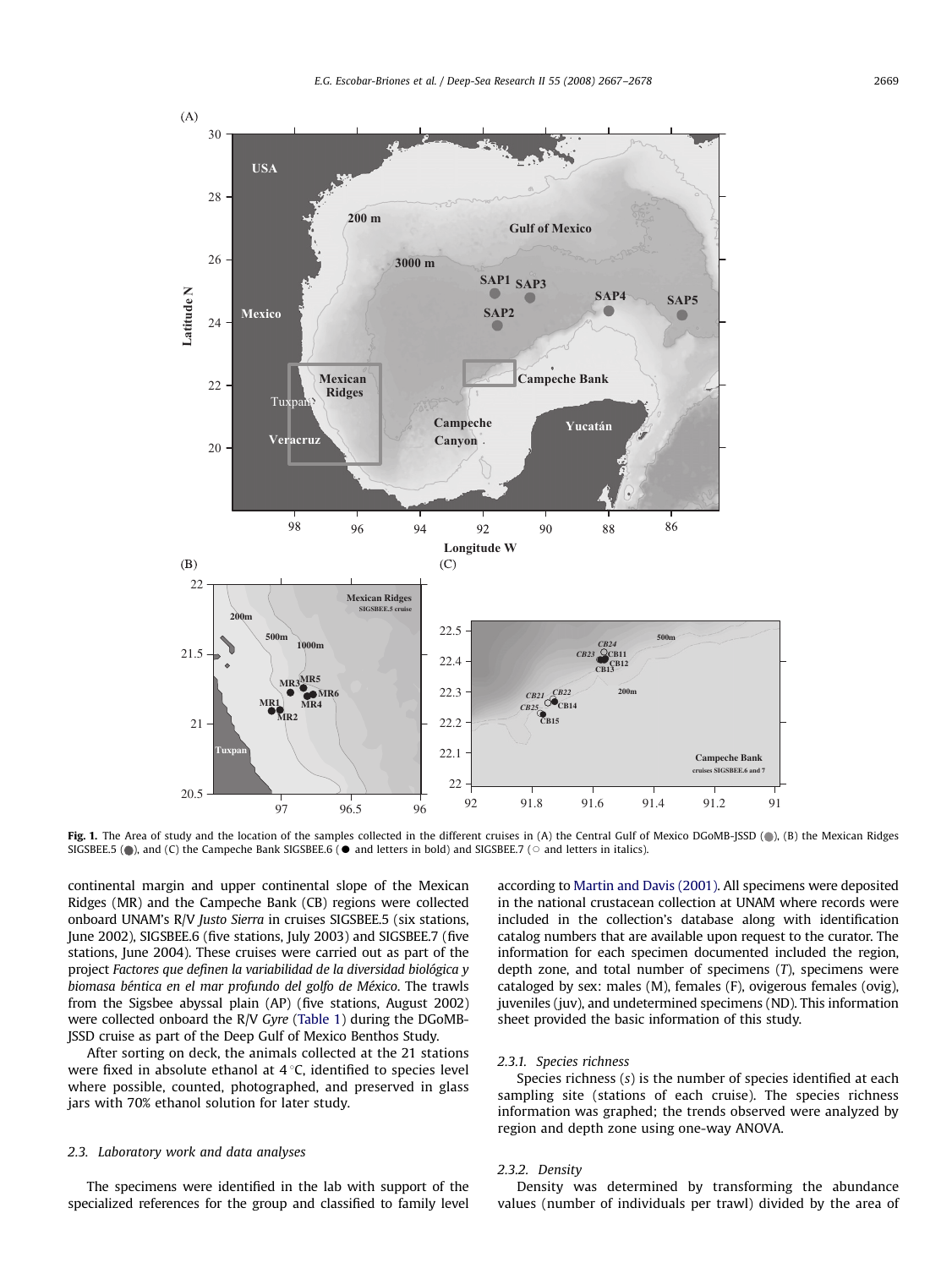<span id="page-3-0"></span>Table 1

Geographic reference, depth and trawling information for stations where crustacean specimens were collected at cruises SIGSBEE.5, SIGSBEE.6, SIGSBEE.7 and DGoMB-JSSD

| Cruise     | # Station        | Latitude N | Longitude<br>W     | Depth<br>(m) | Distance<br>(km) | Trawl date<br>(dd/mm/yyyy) | Depth<br>zone | Region    |
|------------|------------------|------------|--------------------|--------------|------------------|----------------------------|---------------|-----------|
| SIGSBEE.5  | MR1              | 21°06.2'   | 97°04.28'          | 48           | 1.85             | 03/07/2002                 | <b>CM</b>     | MR        |
|            | MR <sub>2</sub>  | 21°06.58′  | $97^{\circ}0.43'$  | 67           | 1.85             | 03/07/2002                 | <b>CM</b>     | <b>MR</b> |
|            | MR3              | 21°14.00   | 96°55.95'          | 330          | 1.85             | 03/07/2002                 | <b>UCS</b>    | <b>MR</b> |
|            | MR4              | 21°12.05'  | 96°48.73           | 610          | 2.78             | 09/07/2002                 | <b>UCS</b>    | MR        |
|            | MR5              | 21°16.00   | 96°50.36           | 600          | 2.22             | 09/07/2002                 | <b>UCS</b>    | MR        |
|            | MR <sub>6</sub>  | 21°13.25′  | 96°46.28           | 450          | 1.85             | 09/07/2002                 | <b>UCS</b>    | MR        |
| SIGSBEE.6  | CB1              | 22°24.15'  | $91^{\circ}35.00'$ | 548          | 3.78             | 27/06/2003                 | <b>UCS</b>    | CB        |
|            | CB2              | 22°24.34   | 91°34.86'          | 539          | 1.85             | 27/06/2003                 | <b>UCS</b>    | CB        |
|            | CB <sub>3</sub>  | 22°24.12'  | 91°35.75'          | 548          | 2.96             | 27/06/2003                 | <b>UCS</b>    | CB        |
|            | CB4              | 22°15.88'  | 91°44.88           | 253          | 2.78             | 27/06/2003                 | <b>UCS</b>    | CB        |
|            | CB5              | 22°13.43'  | 91°47.12           | 154          | 2.22             | 27/06/2003                 | <b>CM</b>     | CB        |
| SIGSBEE.7  | <b>CB11</b>      | 22°13.83'  | 91°46.37'          | 156          | 1.42             | 15/06/2004                 | CM            | CB        |
|            | CB21             | 22°15.87   | 91°44.89           | 251          | 1.88             | 15/06/2004                 | <b>UCS</b>    | CB        |
|            | <b>CB31</b>      | 22°16.66   | 91°43.87           | 252          | 2.01             | 15/06/2004                 | <b>UCS</b>    | CB        |
|            | CB41             | 22°24.37'  | 91°34.74           | 538          | 2.33             | 15/06/2004                 | <b>UCS</b>    | CB        |
|            | <b>CB51</b>      | 22°25.85'  | 91°33.81'          | 705          | 2.24             | 15/06/2004                 | <b>UCS</b>    | CB        |
| DGoMB-JSSD | SAP1             | 24°56.44   | 91°38.43'          | 3545         | 2.86             | 04/08/2002                 | AP            | SAP       |
|            | SAP <sub>2</sub> | 23°55.32′  | 91°33.58'          | 3725         | 5.05             | 05/08/2002                 | AP            | SAP       |
|            | SAP3             | 24°48.49   | 90°31.13'          | 3665         | 7.49             | 07/08/2002                 | AP            | SAP       |
|            | SAP4             | 24°23.30'  | 88°01.33'          | 3350         | 4.62             | 09/08/2002                 | AP            | SAP       |
|            | SAP5             | 24°15.19'  | 85°41.06           | 3395         | 4.99             | 08/08/2002                 | AP            | SAP       |

CM: continental margin, UCS: upper continental slope, AP: abyssal plain. MR: Mexican Ridges, CB: Campeche Bank, SAP: Sigsbee abyssal plain.

each trawling event and expressed as ind  $\text{km}^{-2}$ . The distribution patterns were described by region, depth zones, and sampling sites; the differences among regions and depth zones were analyzed by one-way ANOVA.

#### 2.3.3. Frequency of occurrence

The frequency of occurrence of each species across the 21 stations was calculated. Together with the abundance, it was used to characterize each crustacean species as dominant or rare per region and depth zone. The Olmsted–Tukey test [\(Sokal and Rohlf,](#page-11-0) [1995](#page-11-0)) was used to graph the species along the frequency  $(x)$  and abundance  $(y)$  axes.

#### 2.3.4. Diversity

The Shannon–Wiener index ([Shannon and Weaver, 1963\)](#page-10-0) was used to describe the diversity  $(H')$  by region, depth zone, and sampling site. Diversity  $(H')$  and evenness  $(f'$ ; [Lloyd and Ghelardi,](#page-10-0) [1964\)](#page-10-0) were computed using the Biodiversity—Pro.5 software; logarithms base 2 were used by this software to compute H'. The diversity  $(H')$  values were correlated with species richness  $(s)$  and evenness (J'). The distribution patterns of diversity were described by region, depth zone, and sampling site; the differences among regions and depth zones were analyzed by one-way ANOVA.

#### 2.3.5. Affinity of the species to region and depth zone

The affinity of species was analyzed by geographical regions (SAP, MR, and CB) and by regions and depth zones using a Canonical Redundancy Analysis (RDA) described in textbooks such as [Legendre and Legendre \(1998\)](#page-10-0). In both cases the species abundances were Hellinger-transformed, following [Legendre and](#page-10-0) [Gallagher \(2001\).](#page-10-0) The Hellinger transformation consists in two steps. First, the abundances are transformed to relative abundances per site, then; these relative abundances are subjected to a square-root transformation. When community composition data tables transformed in that way are subjected to methods that implicitly or explicitly use the Euclidean distance (this is the case for RDA), it is the Hellinger distance which is calculated. That distance is recommended for community composition data because it eliminates double absences from the comparisons of sites, and the square-rooting reduces the influence of the most abundant species. This form of transformation was chosen instead of the chord transformation, also commonly used, because of the advantages of square-rooting and the characteristics of the crustacean assemblage. With the chord transformation, the rare species, which are the largest number in the crustacean assemblage, would have played too small a role in the analyses.

The canonical analyses were computed using the 'vegan' library of the R statistical language ([R Development Core Team,](#page-10-0) [2004](#page-10-0)). Only the species whose variability was explained at 20% (for regions) or 25% (for regions and depth zones) or more by the explanatory variables were represented in the biplots presenting the results of the canonical analyses.

In the biplots, the lengths of the species arrows depend on two things: (1) how much variance they have in the data set and (2) how well-explained they are by the explanatory variables, in other words, how well-fitted they are in the canonical space. A species may have a big variance in the data set, yet have a small arrow because it is not well-explained by the explanatory variables. On the other hand, a species may be well-explained by the explanatory variables, yet have a small arrow because its variance in the data set is small. All tests of significance were permutation tests involving 9999 permutations of the residuals under the reduced model.

### 3. Results

A total of 995 specimens of the subphylum Crustacea were collected at the 21 sampling sites during the four cruises ([Table 2\)](#page-4-0).

#### 3.1. Taxonomic composition

The specimens belonged to 106 species representing one class (Malacostraca), three orders (Lophogastrida, Isopoda, and Decapoda), five infraorders (Caridea, Astacidea, Palinura,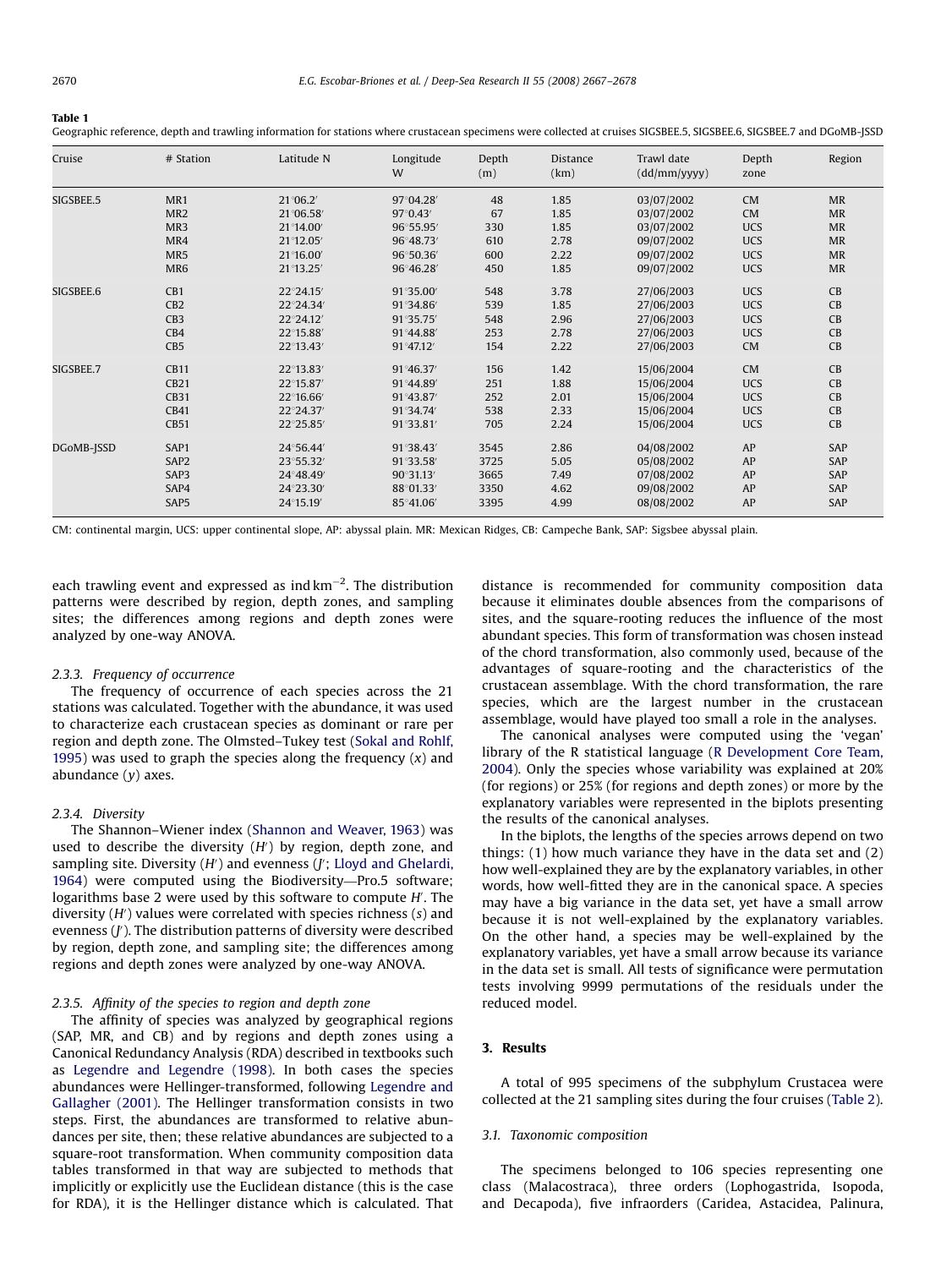<span id="page-4-0"></span>**Table 2**<br>Crustacean specimens classified by Martin and Davis [\(2001\)](#page-10-0) and ordered by depth zone and geographical region

| Infraorder                                                       | Family            | Genus                     | Species                   | $\mathsf{ID}$   | $\mathbf M$    | F               | ovig           | juv                     | ND             | $\ensuremath{\mathrm{T}}$ | Depth zone | Region                            |
|------------------------------------------------------------------|-------------------|---------------------------|---------------------------|-----------------|----------------|-----------------|----------------|-------------------------|----------------|---------------------------|------------|-----------------------------------|
| Subphylum Crustacea<br>Class Malacostraca<br>Order Lophogastrida |                   |                           |                           |                 |                |                 |                |                         |                |                           |            |                                   |
| $\mathbf{x}$                                                     | Lophogastridae    | Neognathophausia          | Neognathophausia ingens   | $\mathbf{1}$    |                |                 |                |                         | $\overline{1}$ | $\mathbf{1}$              | ${\sf AP}$ | SAP                               |
|                                                                  |                   | Gnathophausia             | Gnathophausia zoea        | $\overline{2}$  |                |                 |                |                         | $\overline{2}$ | $\overline{2}$            | AP         | SAP                               |
| $\mathbf{x}$                                                     | Eucopiidae        | Eucopia                   | Eucopia sp. 1             | $\overline{3}$  |                |                 |                |                         | $\mathbf{1}$   | $\mathbf{1}$              | <b>UCS</b> | $\ensuremath{\mathsf{MR}}\xspace$ |
| $\mathbf{x}$                                                     |                   |                           | Eucopia sp. 2             | $\overline{4}$  |                |                 |                |                         | $\overline{1}$ | $\mathbf{1}$              | AP         | SAP                               |
| Subphylum Crustacea<br>Class Malacostraca<br>Order Isopoda       |                   |                           |                           |                 |                |                 |                |                         |                |                           |            |                                   |
| x                                                                | Cirolanidae       | Bathynomus                | Bathynomus giganteus      | 5               | $\overline{4}$ | $\overline{2}$  |                | 11                      | 26             | 44                        | UCS, LCS   | MR, CB                            |
| Subphylum Crustacea<br>Class Malacostraca<br>Order Decapoda      |                   |                           |                           |                 |                |                 |                |                         |                |                           |            |                                   |
| x                                                                | $\mathbf x$       | $\mathbf x$               | Decapoda sp. 1            | 6               |                |                 |                | 3                       |                | 3                         | AP         | SAP                               |
| X                                                                | $\mathbf x$       | $\mathbf x$               | Decapoda sp. 2            | $7\phantom{.0}$ |                |                 |                | $\overline{\mathbf{3}}$ |                | $\overline{\mathbf{3}}$   | ${\sf AP}$ | SAP                               |
| $\mathbf{x}$                                                     | Aristeidae        | Aristeus                  | Aristeus antillensis      | 8               | $\mathbf{1}$   |                 |                |                         |                | $\mathbf{1}$              | <b>UCS</b> | MR                                |
| $\mathbf{x}$                                                     |                   | Aristaeomorpha            | Aristaeomorpha foliacea   | 9               | $\overline{4}$ | 15              |                | 12                      |                | 31                        | <b>UCS</b> | MR, CB                            |
|                                                                  |                   | Aristaeopsis              | Aristaeopsis edwardsiana  | 10              | $10\,$         | $13\,$          |                |                         |                | 23                        | <b>UCS</b> | MR, CB                            |
|                                                                  | Benthesicymidae   | Benthesicymus             | Benthesicymus bartletti   | 11              | $\overline{2}$ | $\overline{2}$  |                |                         | 16             | 20                        | <b>UCS</b> | CB                                |
|                                                                  |                   |                           | Benthesicymus sp.         | 12              |                | $\mathbf{1}$    |                |                         |                | $\overline{1}$            | ${\sf AP}$ | SAP                               |
|                                                                  |                   | Gennadas                  | Gennadas valens           | 13              | $\mathbf{1}$   | $\mathbf{1}$    |                |                         |                | $\overline{2}$            | AP         | SAP                               |
|                                                                  |                   |                           | Gennadas sp. 1            | 14              | $\mathbf{1}$   |                 |                |                         |                | $\mathbf{1}$              | ${\sf AP}$ | SAP                               |
|                                                                  |                   |                           | Gennadas sp. 2            | 15              |                |                 |                |                         | $\mathbf{1}$   | $\mathbf{1}$              | AP         | SAP                               |
|                                                                  | Penaeidae         | Funchalia                 | Funchalia villosa         | 16              |                | $\mathbf{1}$    |                |                         |                | $\mathbf{1}$              | AP         | SAP                               |
|                                                                  | Sicyoniidae       | Sicyonia                  | Sicyonia brevirostris     | 17              | $\mathbf{1}$   |                 |                |                         |                | $\mathbf{1}$              | CM         | MR                                |
|                                                                  |                   |                           | Sicyonia burkenroadi      | 18              |                | $\mathbf{1}$    |                |                         |                | $\mathbf{1}$              | CM         | $\ensuremath{\mathsf{MR}}\xspace$ |
| x x x x x x x x x x x x                                          | Solenoceridae     | Pleoticus                 | Pleoticus robustus        | 19              | $\overline{4}$ | 17              |                |                         | 63             | 88                        | <b>UCS</b> | MR, CB                            |
|                                                                  |                   | Solenocera                | Solenocera vioscai        | 20              |                | $\mathbf{1}$    |                |                         |                | $\mathbf{1}$              | CM         | MR                                |
| $\mathbf x$                                                      | SF Sergestoidea   | X                         | Sergestoidea sp. 1        | $21\,$          |                |                 |                |                         | $\mathbf{1}$   | $\overline{1}$            | ${\sf AP}$ | SAP                               |
|                                                                  | Sergestidae       | Sergestes                 | Sergestes paraseminudus   | 22              | $\mathbf{1}$   |                 |                |                         |                | $\mathbf{1}$              | AP         | SAP                               |
| x<br>x                                                           |                   |                           | Sergestes sp. 1           | 23              | 1              |                 |                |                         |                | $\mathbf{1}$              | ${\sf AP}$ | SAP                               |
| $\mathbf{x}$                                                     |                   |                           | Sergestes sp. 2           | 24              |                |                 |                |                         |                | $\mathbf{1}$              | AP         | SAP                               |
| $\mathbf{x}$                                                     |                   |                           | Sergestes sp. 3           | 25              |                |                 |                |                         |                | $\mathbf{1}$              | <b>UCS</b> | $\ensuremath{\mathsf{MR}}\xspace$ |
| $\mathbf{x}$                                                     |                   |                           | Sergestes sp. 4           | 26              |                |                 |                |                         | $\mathbf{1}$   | $\mathbf{1}$              | <b>UCS</b> | MR                                |
| $\mathbf x$                                                      |                   | Sergia                    | Sergia robusta            | $27\,$          | $\sqrt{4}$     | $\overline{2}$  |                |                         |                | $\,6\,$                   | ${\sf AP}$ | SAP                               |
| $\mathbf{x}$                                                     |                   |                           | Sergia sp.1               | 28              | $\mathbf{1}$   |                 |                |                         |                | $\overline{2}$            | AP         | SAP                               |
|                                                                  |                   |                           |                           |                 |                |                 |                |                         |                |                           |            |                                   |
| Caridea                                                          | Pasiphaeidae      | Parapasiphae              | Parapasiphae sulcatifrons | 29              |                | $\mathbf{1}$    |                |                         |                | $\mathbf{1}$              | ${\sf AP}$ | SAP                               |
|                                                                  |                   | Pasiphaea                 | Pasiphaea merriami ?      | 30              |                | $\mathbf{1}$    |                |                         |                | $\mathbf{1}$              | AP         | SAP                               |
|                                                                  | Oplophoridae      | Acanthephyra              | Acanthephyra acutifrons   | 31              | $\mathbf{1}$   |                 |                |                         |                | $\mathbf{1}$              | AP         | SAP                               |
|                                                                  |                   |                           | A. armata                 | 32              |                | $7\overline{ }$ |                | $\mathbf{1}$            |                | 8                         | <b>UCS</b> | CB                                |
|                                                                  |                   |                           | A. eximia                 | 33              |                |                 | $\mathbf{1}$   |                         |                | $\mathbf{1}$              | <b>UCS</b> | CB                                |
|                                                                  |                   |                           | A. purpurea               | 34              | $\mathbf{1}$   |                 |                |                         |                | $\mathbf{1}$              | AP         | SAP                               |
|                                                                  |                   | Ephyrina                  | Ephyrina benedicti        | 35              |                | $\mathbf{1}$    |                |                         |                | $\mathbf{1}$              | AP         | SAP                               |
|                                                                  |                   | Heterogenys               | H. microphthalma          | 36              | $\mathbf{1}$   | $\mathbf{1}$    |                |                         | $\mathbf{1}$   | $\mathsf 3$               | ${\sf AP}$ | SAP                               |
|                                                                  |                   | Notostomus                | Notostomus gibbosus       | 37              | $\mathbf{1}$   |                 |                |                         |                | $\mathbf{1}$              | AP         | SAP                               |
|                                                                  |                   |                           | Notostomus sp.1           | 38              |                | $\mathbf{1}$    |                |                         |                | $\mathbf{1}$              | ${\sf AP}$ | SAP                               |
|                                                                  |                   | Oplophorus                | Oplophorus gracilirostris | 39              |                |                 | $\overline{2}$ |                         | 6              | $\,$ 8 $\,$               | AP, UCS    | SAP, CB                           |
|                                                                  |                   |                           | Oplophorus sp. 1          | 40              |                |                 |                | $\mathbf{1}$            |                | $\mathbf{1}$              | AP         | SAP                               |
|                                                                  |                   | Systellaspis              | Systellaspis debilis      | 41              |                | 2               | $\overline{2}$ |                         |                | $\sqrt{4}$                | ${\sf AP}$ | SAP                               |
|                                                                  | Nematocarcinidae  | Nematocarcinus            | Nematocarcinus rotundus   | 42              | $\overline{2}$ |                 | 5              |                         | 32             | 39                        | <b>UCS</b> | CB                                |
|                                                                  | Psalidopodidae    | Psalidopus                | Psalidopus barbouri       | 43              | $\mathbf{1}$   |                 | $\overline{4}$ |                         |                | 5                         | <b>UCS</b> | CB                                |
|                                                                  | Pandalidae        | $\boldsymbol{\mathsf{X}}$ | Pandalidae sp.1           | $\bf 44$        |                | $\mathbf{1}$    |                |                         |                | $\mathbf{1}$              | <b>UCS</b> | $\mathsf{CB}$                     |
|                                                                  |                   | $\mathbf x$               | Pandalidae sp. 2          | 45              |                |                 | $\mathbf{1}$   |                         |                | $\overline{1}$            | <b>UCS</b> | $\mathsf{CB}$                     |
|                                                                  |                   |                           |                           |                 |                |                 |                |                         |                |                           |            |                                   |
|                                                                  |                   | Parapandalus              | Parapandalus richardi     | 46              |                | $\mathbf{1}$    | $\mathbf{1}$   |                         |                | $\sqrt{2}$                | ${\sf AP}$ | SAP                               |
|                                                                  |                   | Plesionika                | Plesionika holthuisi?     | 47              |                | $\mathbf{1}$    |                |                         |                | $\mathbf{1}$              | <b>UCS</b> | CB                                |
|                                                                  |                   |                           | P. longipes?              | 48              | $\mathbf{1}$   |                 |                |                         |                | $\overline{1}$            | <b>UCS</b> | CB                                |
|                                                                  | Glyphocrangonidae | Glyphocrangon             | Glyphocrangon longlevi    | 49              | 45             | 3               | 26             | -1                      |                | 75                        | <b>UCS</b> | CB                                |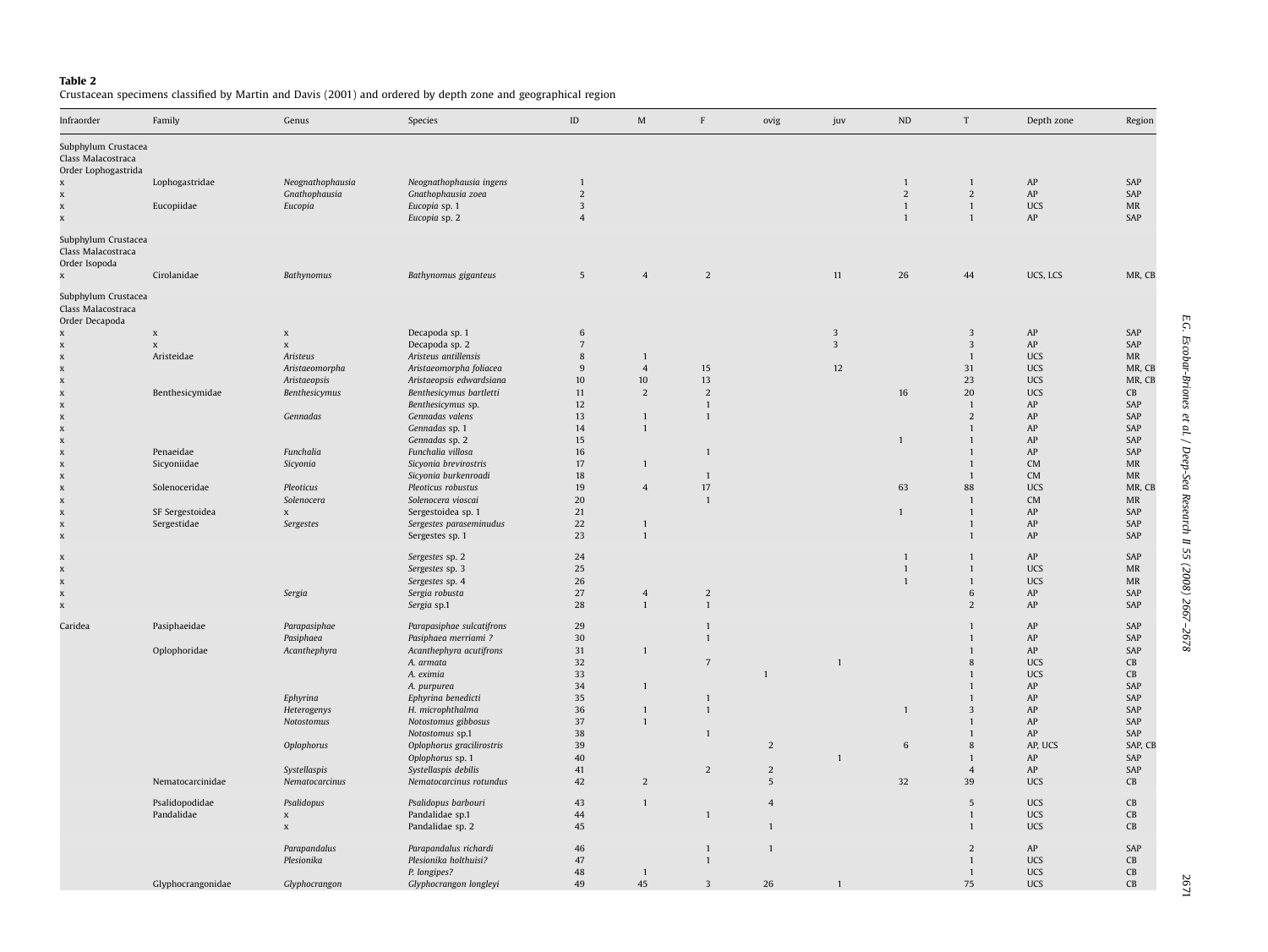#### Table 2 (continued )

| Infraorder | Family          | Genus                            | Species                                                | $\mathsf{ID}$ | $\mathbf M$                    | $\, {\rm F}$                     | ovig                    | juv | ND           | $\ensuremath{\mathrm{T}}$        | Depth zone               | Region                                                                 |
|------------|-----------------|----------------------------------|--------------------------------------------------------|---------------|--------------------------------|----------------------------------|-------------------------|-----|--------------|----------------------------------|--------------------------|------------------------------------------------------------------------|
|            | Crangonidae     | Parapontocaris                   | Parapontocaris levigata?                               | 50            |                                |                                  | $\mathbf{1}$            |     |              | $\mathbf{1}$                     | <b>UCS</b>               | MR, CB                                                                 |
| Astacidea  | Nephropidae     | Acanthacaris                     | Acanthacaris caeca                                     | 51            | $\overline{1}$                 | $\overline{4}$                   |                         |     | $\mathbf{1}$ | 6                                | <b>UCS</b>               | MR, CB                                                                 |
|            |                 | Nephropsis                       | Nephropsis aculeata                                    | 52            | $\mathbf{1}$                   | $\overline{3}$                   |                         |     |              | $\overline{4}$                   | <b>UCS</b>               | MR, CB                                                                 |
|            |                 |                                  | N. rosea                                               | 53            | $12 \,$                        | 17                               | $\mathbf{1}$            |     |              | 30                               | <b>UCS</b>               | MR, CB                                                                 |
| Palinura   | Polychelidae    | Polycheles                       | Polycheles typhlops                                    | 54            | $\overline{1}$                 |                                  |                         |     |              | $\overline{2}$                   | <b>UCS</b>               | $\mathsf{CB}$                                                          |
|            |                 | Polycheles                       | Polycheles sculptus                                    | 55            | $\overline{7}$                 | $\overline{4}$                   |                         |     |              | 11                               | <b>UCS</b>               | MR, CB                                                                 |
|            |                 | Willemoesia                      | Willemoesia forceps                                    | 56            | $\overline{1}$                 |                                  |                         |     |              | $\overline{1}$                   | AP                       | SAP                                                                    |
|            | Scyllaridae     | Scyllarus                        | Scyllarus depressus                                    | 57            |                                | $\overline{2}$                   |                         |     |              | $\overline{2}$                   | <b>CM</b>                | $\ensuremath{\mathsf{MR}}\xspace$                                      |
| Anomura    | Chirostylidae   | Uroptychus                       | Uroptychus nitidus                                     | 58            | 12                             | 6                                | $\mathbf{1}$            |     |              | 20                               | <b>UCS</b>               | MR, CB                                                                 |
|            | Galatheidae     | Munida                           | Munida affinis                                         | 59            |                                | $\mathbf{1}$                     |                         |     |              | $\overline{1}$                   | <b>UCS</b>               | CB                                                                     |
|            |                 |                                  | M. constricta?                                         | 60            | $\overline{1}$                 | $\mathbf{1}$                     |                         |     |              | $\overline{2}$                   | <b>UCS</b>               | CB                                                                     |
|            |                 |                                  | M. forceps                                             | 61            | $\overline{1}$                 | $\mathbf{1}$                     |                         |     |              | $\overline{2}$                   | <b>UCS</b>               | CB                                                                     |
|            |                 |                                  | M. iris                                                | 62            |                                | $\mathbf{1}$                     | 1                       |     |              | $\overline{2}$                   | UCS                      | $\ensuremath{\mathsf{MR}}\xspace$                                      |
|            |                 | Agononida                        | A. longipes<br>M. valida                               | 63<br>64      | $10\,$<br>11                   | 18<br>10                         | $\overline{3}$          |     |              | 32<br>22                         | <b>UCS</b><br><b>UCS</b> | $\ensuremath{\mathsf{MR}}\xspace$<br>MR, CB                            |
|            |                 |                                  |                                                        |               |                                |                                  |                         |     |              |                                  |                          |                                                                        |
|            |                 | Munidopsis                       | Munidopsis bermudezi                                   | 65            | $\overline{1}$                 |                                  |                         |     |              | $\overline{1}$                   | ${\sf AP}$               | SAP                                                                    |
|            |                 |                                  | M. polita                                              | 66            |                                | $\mathbf{1}$                     |                         |     |              | $\mathbf{1}$                     | <b>UCS</b>               | CB                                                                     |
|            |                 | Galacantha                       | M. robusta                                             | 67<br>68      | $\overline{1}$                 | $\mathbf{1}$                     |                         |     |              | $\mathbf{1}$<br>$\overline{1}$   | <b>UCS</b><br><b>UCS</b> | $\ensuremath{\mathsf{MR}}\xspace$<br>CB                                |
|            | Diogenidae      | Dardanus                         | G. spinosa<br>Dardanus insignis                        | 69            | $\overline{1}$                 | $\mathbf{1}$                     |                         |     |              | $\overline{2}$                   | <b>UCS</b>               | CB                                                                     |
|            |                 | Paguristes                       | Paguristes moorei                                      | 70            |                                |                                  |                         |     |              | $\mathbf{1}$                     | CM                       | CB                                                                     |
|            |                 |                                  | Paguristes lymani                                      | 71            | $\overline{2}$                 | $\mathbf{1}$                     |                         |     |              | $\overline{3}$                   | <b>UCS</b>               | CB                                                                     |
|            | Paguridae       | $\boldsymbol{\mathsf{x}}$        | Paguridae sp. 1                                        | 72            | $\overline{1}$                 |                                  |                         |     |              | $\mathbf{1}$                     | <b>UCS</b>               | CB                                                                     |
|            |                 | $\mathbf x$                      | Paguridae sp. 2                                        | 73            | $\mathbf{1}$                   |                                  |                         |     |              | $\mathbf{1}$                     | UCS                      | CB                                                                     |
|            |                 | Anisopagurus                     | Anisopagurus bartletti                                 | 74            |                                | $\overline{4}$                   |                         |     |              | $\overline{4}$                   | UCS                      | CB                                                                     |
|            |                 | Pagurus                          | Pagurus sp. 1                                          | 75            |                                | $\mathbf{1}$                     |                         |     |              | $\mathbf{1}$                     | UCS                      | CB                                                                     |
|            |                 | Pylopagurus                      | Pylopagurus discoidalis                                | 80            | $\mathbf{1}$                   |                                  |                         |     |              | $\overline{1}$                   | UCS                      | CB                                                                     |
|            | Parapaguridae   | Parapagurus                      | Parapagurus alaminos<br>P. nudus                       | 76<br>77      | $\mathbf{1}$<br>$\overline{1}$ | $\mathbf{1}$                     |                         |     |              | $\overline{1}$<br>$\overline{2}$ | AP<br>AP                 | SAP<br>SAP                                                             |
|            |                 |                                  | P. pilimanus                                           | 78            | 42                             | $\overline{4}$                   | 20                      |     |              | 66                               | <b>UCS</b>               | CB                                                                     |
|            |                 |                                  | P. pilosimanus                                         | 79            | $\overline{2}$                 |                                  |                         |     |              | $\overline{2}$                   | <b>UCS</b>               | $\ensuremath{\mathsf{MR}}\xspace$                                      |
|            | Homolodromiidae |                                  |                                                        | 81            | $\overline{1}$                 | $\mathbf{1}$                     |                         |     |              | $\overline{2}$                   | <b>UCS</b>               |                                                                        |
| Brachyura  | Dromiidae       | Homolodromia<br>Cryptodromiopsis | Homolodromia monstrosa<br>Cryptodromiopsis antillensis | 82            |                                | $\mathbf{1}$                     |                         |     |              | $\overline{1}$                   | CM                       | CB<br><b>MR</b>                                                        |
|            | Raninidae       | Lyreidus                         | Lysirudes bairdii                                      | 83            | 17                             | 25                               | $\overline{\mathbf{3}}$ |     |              | 45                               | <b>UCS</b>               | $\ensuremath{\mathsf{MR}}\xspace$                                      |
|            |                 | Raninoides                       | Raninoides lamarcki                                    | 84            | 13                             |                                  | 6                       |     |              | 19                               | CM                       | <b>MR</b>                                                              |
|            |                 |                                  | R. louisianensis                                       | 85            | $\overline{2}$                 | 3                                | $\overline{\mathbf{3}}$ |     |              | 8                                | CM, UCS                  | $\ensuremath{\mathsf{MR}}\xspace$                                      |
|            | Dorippidae      | Ethusa                           | Ethusa microphthalma                                   | 86            | $7\overline{ }$                | $\mathbf{1}$                     |                         |     |              | 8                                | <b>UCS</b>               | CB                                                                     |
|            | Calappidae      | Acanthocarpus                    | Acanthocarpus alexandri                                | 87            | $\overline{4}$                 | 13                               |                         |     |              | 18                               | <b>UCS</b>               | MR, CB                                                                 |
|            |                 | Calappa                          | Calappa sulcata                                        | 88            | 5                              | 3                                |                         |     |              | $\mathbf{8}$                     | <b>CM</b>                | MR, CB                                                                 |
|            | Leucosiidae     | Iliacantha                       | Iliacantha liodactylus                                 | 89            | $\overline{4}$                 |                                  | $\overline{2}$          |     |              | 6                                | <b>CM</b>                | MR, CB                                                                 |
|            |                 | <b>Myropsis</b>                  | I. subglobosa<br>Myropsis quinquespinosa               | 90<br>91      | 2                              | $\mathbf{1}$<br>$\overline{2}$   |                         |     |              | $\overline{1}$<br>$\overline{4}$ | <b>UCS</b><br><b>UCS</b> | CB<br>$\ensuremath{\mathsf{MR}}\xspace$                                |
|            | Inachidae       | Stenorhynchus                    | Stenorhynchus seticornis                               | 95            | $\overline{2}$                 |                                  |                         |     |              | $\overline{2}$                   | <b>CM</b>                | $\ensuremath{\mathsf{MR}}\xspace$                                      |
|            | Inachoididae    | Pyromaia                         | Pyromaia cuspidata                                     | 92            | $\overline{\mathbf{3}}$        | 3                                | $\mathbf{1}$            |     |              | $\overline{7}$                   | UCS                      | $\ensuremath{\mathsf{MR}}\xspace$                                      |
|            |                 | Anasimus                         | Anasimus latus                                         | 93            | $\overline{4}$                 | $\overline{4}$                   | $\overline{4}$          |     |              | 12                               | CM, UCS                  | <b>MR</b>                                                              |
|            | Pisidae         | Rochinia                         | Rochinia crassa                                        | 94            | $\overline{4}$                 | 6                                |                         |     |              | 10                               | <b>UCS</b>               | $\ensuremath{\mathsf{MR}}\xspace$                                      |
|            | Parthenopidae   | Leiolambrus                      | Leiolambrus nitidus                                    | 96            | $\overline{4}$                 |                                  |                         |     |              | $\overline{4}$                   | <b>CM</b>                | <b>MR</b>                                                              |
|            |                 | Parthenope                       | Parthenope agona                                       | 97            | $\overline{2}$                 |                                  |                         |     |              | 2                                | <b>UCS</b>               | CB                                                                     |
|            | Atelecyclidae   | Trichopeltarion                  | Trichopeltarion nobile                                 | 98            | 6                              | 6                                |                         |     |              | 12                               | <b>UCS</b>               | MR, CB                                                                 |
|            | Geryonidae      | Chaceon                          | Chaceon quinquedens                                    | 99            |                                | $\mathbf{1}$                     | $\mathbf{1}$            |     |              | $\overline{c}$                   | UCS                      | $\mathsf{CB}$                                                          |
|            | Portunidae      | Raymannius<br>Portunus           | Raymannius schmitti<br>Portunus spinicarpus            | 100<br>101    | $9\,$<br>58                    | 12<br>27                         | 6                       |     |              | 21<br>91                         | <b>UCS</b><br><b>CM</b>  | $\ensuremath{\mathsf{MR}}\xspace$<br>$\ensuremath{\mathsf{MR}}\xspace$ |
|            | Goneplacidae    | Bathyplax                        | Bathyplax typhlus                                      | 102           | 39                             | 31                               | $\overline{4}$          |     |              | 74                               | <b>UCS</b>               | MR, CB                                                                 |
|            |                 | Thalassoplax                     | Thalassoplax angusta                                   | 103           | $\overline{1}$                 |                                  |                         |     |              | $\overline{1}$                   | <b>UCS</b>               | CB                                                                     |
|            |                 |                                  |                                                        |               |                                |                                  |                         |     |              |                                  |                          |                                                                        |
|            | Goneplacidae    |                                  |                                                        |               |                                |                                  |                         |     |              |                                  |                          |                                                                        |
|            | Xanthidae       | Garthiope<br>Tetraxanthus        | Garthiope spinipes<br>Tetraxanthus rathbunae           | 104<br>105    | $\sqrt{4}$<br>8                | $\overline{a}$<br>$\overline{2}$ | $\overline{2}$          |     |              | $\,$ 6<br>$12 \overline{ }$      | UCS<br><b>UCS</b>        | $\mathsf{CB}$<br>CB                                                    |
|            | $\mathbf x$     | Speocarcinus                     | Speocarcinus carolinensis                              | 106           |                                | $\mathbf{1}$                     |                         |     |              | $\overline{1}$                   | <b>CM</b>                | $\ensuremath{\mathsf{MR}}\xspace$                                      |
|            |                 |                                  |                                                        |               |                                |                                  |                         |     |              |                                  |                          |                                                                        |

Abbreviations: x: data absent in the category, ?: identity doubt. SF: superfamily, ID: identification number, T: total abundance. AP: abyssal plain, UCS: upper continental slope, LCS: lower continental slope, CM: continent margin, SAP: Sigsbee abyssal plain, MR: Mexican Ridges, CB: Campeche Bank.

E.G. Escobar-Briones et al. / Deep-Sea Research II 55 (2008) 2667–2678 2672E.G. Escobar-Briones et al. / Deep-Sea Research II 55 (2008) 2667-2678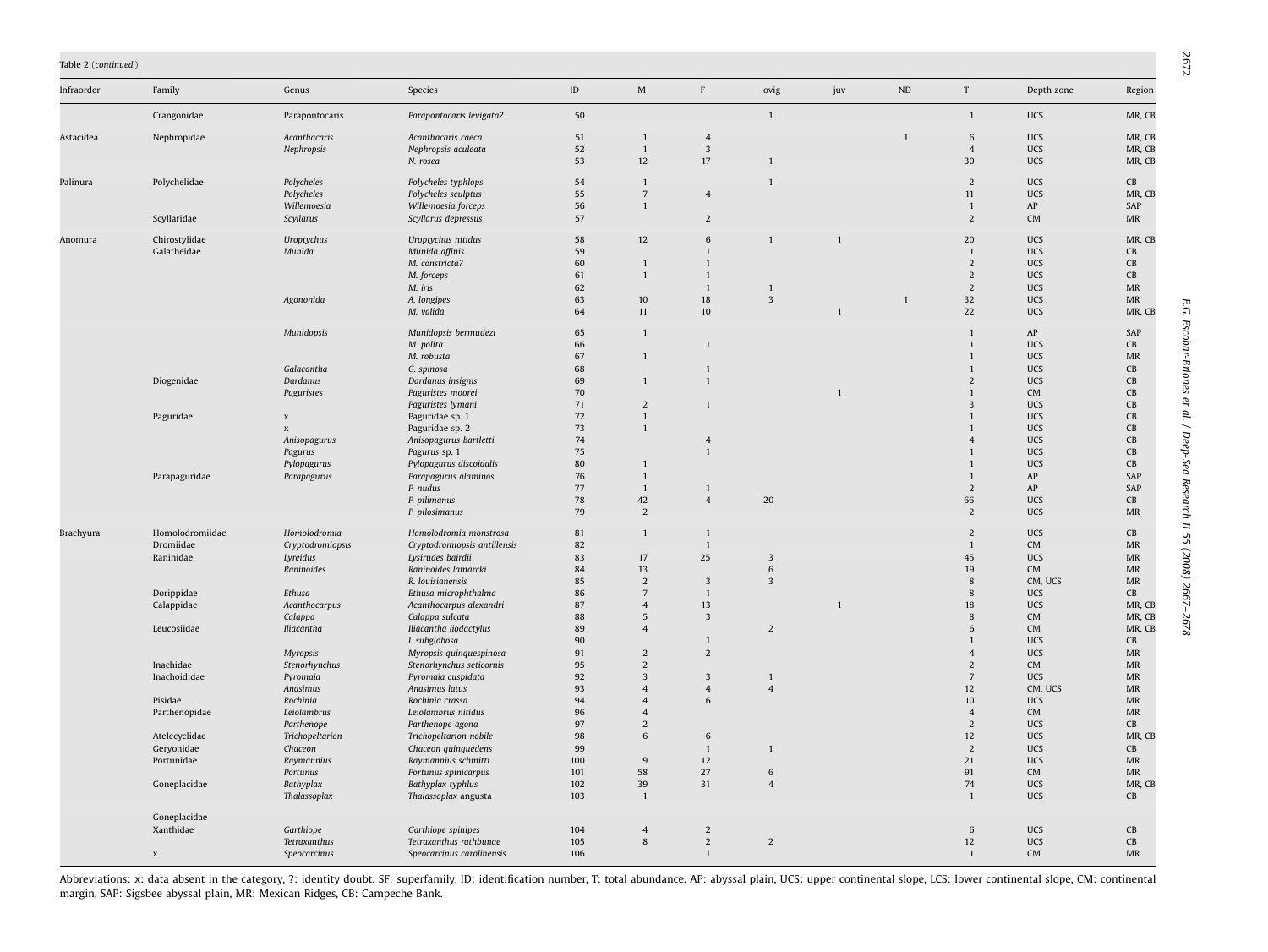<span id="page-6-0"></span>Anomura, and Brachyura), 40 families, and 70 genera [\(Table 2\)](#page-4-0). Four species were identified belonging to the order Lophogastrida; one species to the order Isopoda, and 101 species to the order Decapoda.

#### 3.1.1. Species richness

The largest number of species was recorded from the Mexican Ridges (MR) with 8–14 species ( $n = 6, 9.8 \pm 2.5$ ). A lower number of species was recorded in the Campeche Bank (CB), with 2–15 species ( $n = 10$ ,  $9.2 \pm 4.5$ ), and the lowest species richness in the Sigsbee abyssal plain (SAP) with 5–12 species ( $n = 5$ ,  $7.8 \pm 3.4$ ) (Fig. 2, Table 3). Several species were common to two or three regions, i.e. Bathynomus giganteus common to MR and CB, Oplophorus gracilirostris common to SAP and CB, and the species Glyphocrangon longleyi, Aristaemorpha foliacea, Aristaeopsis edwardsiana, Pleoticus robustus, Acanthacaris caeca, Nephropsis aculeata and N. rosea, Munida valida, Polycheles sculptus, Iliacantha liodactylus, Trichopeltarion nobile, and Bathyplax typhlus common to MR and CB [\(Table 2](#page-4-0)).

The largest number of species by depth zone was recorded in the upper continental slope of CB, 6–15 species ( $n = 8$ , 10.8  $\pm$  3.4). These values were similar to those recorded for a similar depth interval in MR ( $n = 4$ , 10.0+2.9) (Table 3, [Fig. 1](#page-2-0)). The lowest species richness was recorded along the continental margin in CB,



Fig. 2. Species richness (s) variability by region and depth zone: AP: abyssal plain, CM\_MR: continental margin\_Mexican Ridges, UCS\_MR: upper continental slope\_ Mexican Ridges, CM\_CB: continental margin\_Campeche Bank, UCS\_CB: upper continental slope\_Campeche Bank.

2–4 species ( $n = 2$ ,  $3.0 \pm 1.4$ ); these values were notably lower than those recorded for a similar depth interval in MR ( $n = 2$ ,  $9.5+2.1$ ).

The most diversified and abundant crustacean group on the upper continental slope was the infraorder Caridea, with 12 species and 142 organisms. Mesopelagic species such as Oplophorus gracilirostris co-occur in the abyssal plain and the upper continental slope. Species that co-occur on the upper continental slope and the continental margin are Raninoides louisianensis and Anasimus latus. This study extends the known geographic ranges of Homolodromia monstrosa and Ephyrina benedicti to within the Gulf of Mexico. Homolodromia monstrosa was recorded from the continental margin in the Campeche Bank, the first record of this crab from the Gulf of Mexico. We also collected the pelagic shrimp Ephyrina benedicti in a trawl from the Sigsbee Abyssal Plain, also a first record in the Gulf of Mexico.

#### 3.2. Density

The largest density values were recorded in MR with 7.2–62.7 ind  $km^{-2}$  ( $n = 6$ , 33.4  $\pm$ 19.6 ind  $km^{-2}$ ) followed by values from the Campeche Bank with 1.41–67.4 ind km<sup>-2</sup> ( $n = 10$ ,  $23.2 \pm 26.5$  ind km<sup>-2</sup>, Table 3). The lowest density values were recorded in the Sigsbee abyssal plain with 1.0–6.6 ind  $km^{-2}$  (n = 5, 2.6 $\pm$  2.3 ind km<sup>-2</sup>). By depth zone, the largest density values were recorded along the continental margin of MR with 34.6–47.6 ind  $km^{-2}$  ( $n = 2$ , 42.1  $\pm$ 9.1 ind km<sup>-2</sup>), whilst the lowest values occurred in the Sigsbee abyssal plain.

The density values along the continental margin were significantly different between the MR and the CB regions  $(42.1 \pm 9.1$  and  $1.6 \pm 0.27$  ind km<sup>-2</sup>, respectively; ANOVA  $F_{(5,15)} =$ 2.1086,  $p = 0.028$ ). The superfamily Penaeoidea qualified as the most abundant group with 162 specimens, followed by the infraorder Caridea with 142 individuals. The density values in the Campeche Bank recorded during the cruises SIGSBEE.6 (2003) and SIGSBEE.7 (2004) show between year differences in one region with the lowest density values in 2003 (1.4–67.4 ind  $km^{-2}$ ,  $n = 5$ ;  $29.5 \pm 36.6$  ind km<sup>-2</sup>). The number of species correlate with the density values in the equation  $y = 0.1152x+6.6033$ ;  $R^2 = 0.5345$ ;  $F = 21.81452$ ;  $p = 0.000167$ ;  $n = 21$ .

#### 3.3. Frequency of occurrence

The frequency of occurrence of the crustaceans was low. Most species (99) were limited to one location. In contrast, the species Nephropsis rosea and Bathyplax typhlus occurred at 33% of the sites

#### Table 3

Species richness (s), density (ind km<sup>-2</sup>), Shannon–Wiener diversity (*H*) computed in log base 2, and evenness (*J*) in the three depth zones (AP: abyssal plain, CM: continental margin, UCS: upper continental slope) and three regions (MR: Mexican Ridges, CB: Campeche Bank, SAP: Sigsbee Abyssal Plain)

| Depth zone | $\boldsymbol{n}$ | S        |         |         |              | Density (ind $\rm km^{-2}$ ) |         |               | H'      |       |               |          |              |  |
|------------|------------------|----------|---------|---------|--------------|------------------------------|---------|---------------|---------|-------|---------------|----------|--------------|--|
|            |                  | Min-max  | $x^{-}$ | $S_{X}$ | $Min-max$    | $x^{-}$                      | $S_{X}$ | $Min-max$     | $x^{-}$ | $S_X$ | Min-max       | $\chi^-$ | $S_{X}$      |  |
| AP         | 5                | $5 - 12$ | 7.8     | 3.4     | $1.0 - 6.6$  | 2.6                          | 2.3     | $2.11 - 3.42$ | 2.7     | 0.6   | $0.93 - 1.0$  | 0.96     | 0.04         |  |
| MR, CM     | 2                | $8 - 11$ | 9.5     | 2.1     | 34.6-47.6    | 42.1                         | 9.1     | $0.62 - 2.94$ | 1.8     | 1.6   | $0.21 - 0.85$ | 0.53     | 0.45         |  |
| MR. UCS    | $\overline{4}$   | $7 - 14$ | 10.0    | 2.9     | $7.2 - 62.7$ | 29.6                         | 23.6    | $2.32 - 3.11$ | 2.7     | 0.4   | $0.71 - 0.95$ | 0.83     | 0.10         |  |
| CB. CM     | 2                | $2 - 4$  | 3.0     | 1.4     | $1.4 - 1.8$  | 1.6                          | 0.27    | $1 - 2$       | 1.5     | 0.7   | 1.0           | 1.0      | $\mathbf{0}$ |  |
| CB, UCS    | 8                | $6 - 15$ | 10.8    | 3.4     | $3.5 - 67.4$ | 28.6                         | 27.9    | $2.17 - 3.12$ | 2.7     | 0.3   | $0.56 - 0.98$ | 0.82     | 0.14         |  |
| Region     |                  |          |         |         |              |                              |         |               |         |       |               |          |              |  |
| <b>SAP</b> | $5^{\circ}$      | $5 - 12$ | 7.8     | 3.4     | $1.0 - 6.6$  | 2.6                          | 2.3     | $2.11 - 3.42$ | 2.7     | 0.6   | $0.93 - 1.0$  | 0.96     | 0.04         |  |
| MR         | 6                | $8 - 14$ | 9.8     | 2.5     | $7.2 - 62.7$ | 33.4                         | 19.6    | $0.62 - 3.11$ | 2.4     | 0.9   | $0.21 - 0.95$ | 0.73     | 0.26         |  |
| <b>BC</b>  | 10               | $2 - 15$ | 9.2     | 4.5     | $1.4 - 67.4$ | 23.2                         | 26.5    | $1.0 - 3.12$  | 2.5     | 0.6   | $0.56 - 1.0$  | 0.86     | 0.15         |  |

Abbreviations:  $n =$  number of sampling sites,  $x^-$ : mean,  $s_x$ : standard deviation.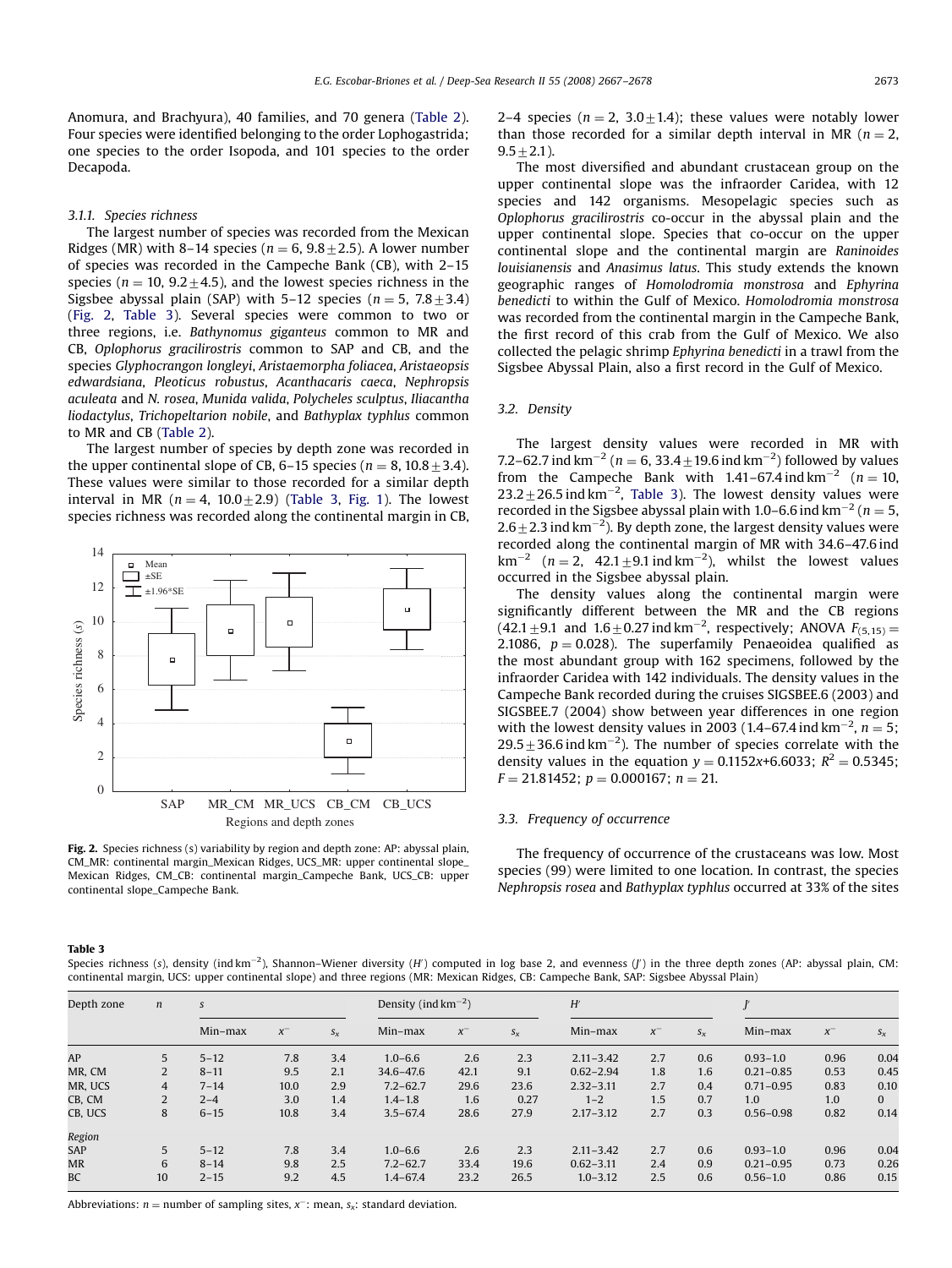<span id="page-7-0"></span>(seven locations) and the isopod Bathynomus giganteus occurred at six stations. The composition and number of the dominant crustaceans changed with region and with depth zone. In the Sigsbee abyssal plain, the dominant crustaceans collected were the mesopelagic species Sergia robusta and Systellapsis debilis. Considering their high regional frequencies and high abundances, the species Portunus spinicarpus, Lysirude bairdii, Bathyplax typhlus, Raymannius schmitti, and Raninoides lamarcki were the dominant components in MR while the species Pleoticus robustus, Glyphocrangon longleyi, Parapagurus pilimanus, Bathynomus giganteus, Bathyplax typhlus, and Nephropsis rosea were the dominant components in CB.

#### 3.4. Shannon–Wiener diversity

The diversity values were  $H' \leqslant 3.46$ . The largest values were recorded in SAP with  $H' = 2.1-3.46$  ( $n = 5, 2.7+0.6$ ) followed by values recorded in CB with  $H' = 1.0-3.12$  ( $n = 10, 2.46 \pm 0.6$ ) and in MR with  $H' = 0.62-3.11$  ( $n = 6$ , 2.4+0.9). By depth zone, the lowest values were recorded along the continental margin in both MR with  $H' = 0.6-2.93$  ( $n = 2, 1.78+1.64$  and CB with  $H' = 1.0-2.0$  $(n = 2, H = 1.5 + 0.7;$  [Table 3\)](#page-6-0). The low diversity values recorded along the continental margin were related to the large abundance of Portunus spinicarpus in the trawl composition. Variations in the diversity values was more related to variation in the number of species R $^2 = 0.95$ ,  $F_{(1,\, 3)}$   $= 60.57,$   $p = 0.004,$   $n = 5$  than to variation in evenness values ( $R^2 = 0.61$ ,  $F_{(1,2)} = 3.25$ ,  $p = 0.2127$ ,  $n = 4$ ).

#### 3.5. Affinity of the crustacean species

#### 3.5.1. Affinity to the geographical regions

The biplot of the canonical analysis (RDA) of the Hellingertransformed community composition data by the regions (SAP, MR, and CB) is shown in Fig. 3. The relationship is very highly significant (bimultivariate redundancy statistic  $R^2 = 0.15633$ , adjusted  $R^2 = 0.06259$ ,  $p = 0.001$ ). The variability of 18 species



Fig. 3. RDA double projection graph of Hellinger-transformed species analyzed by regions (SAP, MR, and CB) and fitted at 20% or more by the canonical analysis. The triangular markers show the three regions. The species are represented by the number besides the X marker along the axis; the ID number next to the marker corresponds to the species list ([Table 2](#page-4-0)).

was explained at 20% or more by the regions; these species are represented in the biplot.

Caridean, lophogastrid, benthesicymid, and sergestid shrimp species were found in SAP. In general all species with affinity to SAP had low abundance (i.e. Benthesicymus sp. (X12) with 1 and Sergia robusta (X27) with six individuals) and like Gnathophausia zoea (X2) may display vertical migration in the water column. The exception in this group was Parapagurus nudus (X77) an abyssal hermit crab. The species with affinity to CB and MR were abundant with a few exceptions (Scyllarus depressus (X57), Raninoides louisianensis (X85), Pyromaia cuspidata (X92) in MR with 2–8 individuals). A species of hermit crab (Parapagurus pilimanus (X78)) was found in CB. Only brachyuran and palinuran were found in CB. The species Bathynomus giganteus (X5) and Polycheles sculptus (X55) occurred in two regions, MR and CB.

#### 3.5.2. Affinity to the regions and depth zones

The biplot of the canonical analysis (RDA) of the Hellingertransformed community composition data by regions and depth zones is shown in Fig. 4. The relationship is very highly significant  $(R^{2} = 0.26046$ , adjusted  $R^{2} = 0.12996$ ,  $p = 0.001$ ). The variability of 33 species was explained at 25% or more by the regions and depth zones; these species are represented in the biplot.

The same caridean, lophogastrid, benthesicymid, and sergestid shrimp species found in SAP (Fig. 3) were found in the AP/SAP (Fig. 4). A total of 15 species were recorded in the continental margin/shelf of which four (Scyllarus depressus (X57), Raninoides louisianensis (X85), Anasimus latus (X93), Portunus spinicarpus (X101)) had shown an affinity to the MR (Fig. 3). Of these four species, Portunus spinicarpus (X101) is an abundant shelf crab. In addition, 2 Anomura (Dardanus insignis (X69), Paguristes moorei (X70)), 7 Brachyura and 3 shrimp (Sicyonia brevirostris (X17), S. burkenroadi (X18), Solenocera vioscai (X20)) were found in the continental margin/shelf, all had low abundances (Fig. 4).



Fig. 4. RDA double projection graph of Hellinger-transformed species analyzed by regions (SAP, MR, and CB) and depth zones (Shelf = continental margin, Slope = upper continental slope, Abyss = abyssal plain) fitted at 25% or more by the canonical analysis. The triangular markers show both the three regions and the three depth zones. The species are represented by the number besides the X marker along the axis; the ID number next to the marker corresponds to the species list [\(Table 2](#page-4-0)).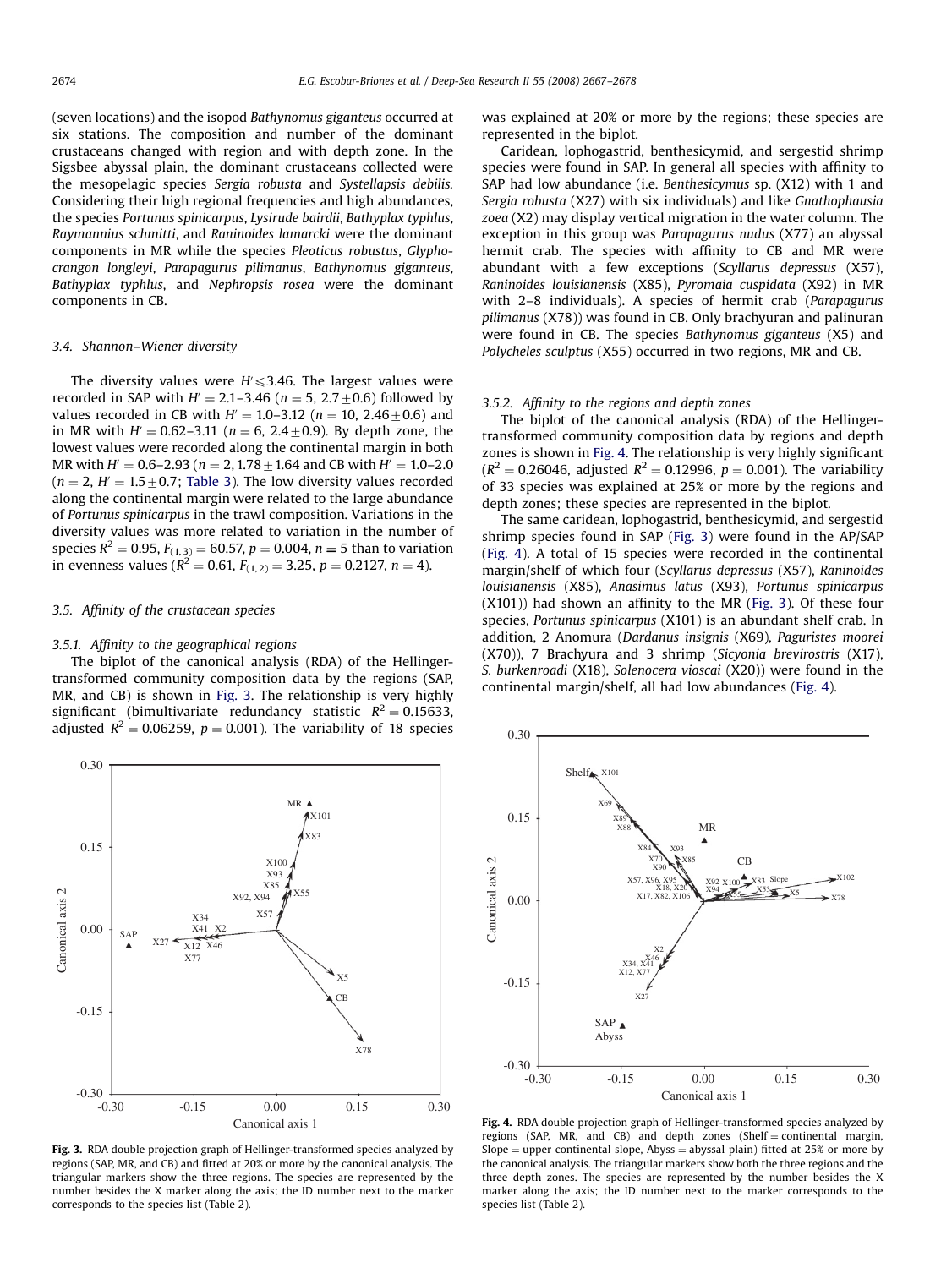The crabs Anasimus latus (X93) and Raninoides louisianensis (X85) were found at two depth zones in MR. Seven species found in CB [\(Fig. 3](#page-7-0)) were found in UCS in the CB [\(Fig. 4](#page-7-0)). In addition 5 Brachyura, 1 Polychelidae (Polycheles sculptus (X55)) and 1 Nephropidae (Nephropsis rosea (X53)) were only found in the UCS in CB ([Fig. 4\)](#page-7-0). All these species displayed abundances between 7 and 74 individuals.

# 4. Discussion

### 4.1. Species composition

The geographical span of Homolodromia monstrosa ([Martin](#page-10-0) [et al., 2001\)](#page-10-0) and Ephyrina benedicti [\(Smith, 1885](#page-10-0); [Stephensen,](#page-11-0) [1935](#page-11-0); [Crosnier and Forest, 1973\)](#page-10-0) have been expanded within the Gulf of Mexico. Many of the species recorded have an ample geographic distribution and have a biogeographic relationship with other assemblages of the Atlantic Ocean (Raymannius schmitti, Thalassooplax angusta, Chaceon quinquedens, and Stenorhynchus seticornis) and the Caribbean Sea [\(Pequegnat, 1983](#page-10-0)) and others being widespread (lophogastrids, several shrimp species and Bathynomus). Our results agree with the distribution patterns recorded by [Crosnier and Forest \(1973\).](#page-10-0) Widespread distribution in crustaceans can be explained in some decapod crustacean as a dispersion strategy exemplified by larval stages ([Yang, 1976](#page-11-0)) and to species whose distribution is related to specific deep water masses. However, it is important to mention that many deep-sea crustaceans produce few, yolk-packed eggs, rather than numerous eggs with planktonic larval stages.

#### 4.2. Species richness

The number of crustacean species recorded in the present study (106: 4 lophogastrid, 1 isopod, 2 unidentified decapods, 13 peneids, 8 sergestids, 22 caridean, 3 astacids, 4 palinurids, 23 anomurids, and 26 brachyurans) is lower than recorded basinwide in the Gulf of Mexico by other authors, both in the deep sea (165 species in [Pequegnat, 1983](#page-10-0); 130 species in [Wicksten](#page-11-0) [and Packard, 2005](#page-11-0)) and on the continental shelf and margin (243 species in Hernández-Aguilera et al., 1996). These values remain low when comparing records from the tropical Pacific, Indian and Atlantic Oceans [\(Crosnier and Forest, 1973](#page-10-0)). However the number of species recorded at 21 stations represents 65% of the species previously recorded by [Pequegnat \(1983\)](#page-10-0) at 184 stations and 82% of the records compiled by [Wicksten and Packard](#page-11-0) [\(2005\)](#page-11-0) from 407 sampling sites from published literature and catalogs. From this, we conclude that rare species are added with sampling sites to attain the maximum number recorded in the Gulf of Mexico.

The caridean shrimp were the most diversified taxon in this study. This agrees with previous records from the Northern Gulf of Mexico [\(Pequegnat, 1983](#page-10-0)) and other tropical deep habitats ([Crosnier and Forest, 1973\)](#page-10-0). Our results disagree with the low species richness of megafaunal species found elsewhere in the deep sea ([Gage and Tyler, 1999](#page-10-0); [Hessler and](#page-10-0) [Sanders, 1967](#page-10-0)).

#### 4.3. Density

The highest abundances were recorded in the MR, which may be explained by a larger food supply to the sea floor. This region has a large organic input from the rivers Grande, San Fernando, and Tuxpan [\(Escobar-Briones and Soto, 1997](#page-10-0); [Escobar et al., 1999;](#page-10-0) [Escobar-Briones, 2000, 2004\)](#page-10-0). Similar large densities have been recorded on the continental slopes and abyssal plain off the Amazone River ([Sibuet et al., 1984](#page-10-0)), on the Hudson canyon ([Rowe](#page-10-0) [et al., 1982](#page-10-0)), off the Mississippi Fan in the Northern Gulf of Mexico ([Pequegnat, 1983](#page-10-0)), off the Coatzacoalcos River [\(Soto and Escobar,](#page-11-0) [1995](#page-11-0)), and along the Campeche canyon in the SW Gulf of Mexico ([Estrada-Santillan, 2004\)](#page-10-0).

The lowest density values were recorded for crustaceans from the Sigsbee Abyssal Plain. This may be due to reduced food input, as seen in other studies ([Gage and Tyler, 1999](#page-10-0)). Brachyurans in the Gulf of Mexico have been recorded to diminish their density and biomass at depths of 600 m and more [\(Pequegnat, 1983\)](#page-10-0). This diminishing trend with depth has been attributed to the high trophic position of the group and the energy limitation at depth.

The large densities of caridean shrimps on the slope have caught the attention of nations to use these as fishery resources ([Navarrete del Proo and Gracia, 1996;](#page-10-0) Arreguín et al., 1997; Gómez-Ponce and Gracia, 2003). However, in spite of the large densities encountered, the slow growth rates and time required to mature, e.g. for Chaceon quinquedens, are limiting factors to sustainable use of deep-sea crustacean species [\(Hastie, 1995;](#page-10-0) [Steimle et al., 2001\)](#page-11-0).

#### 4.4. Frequency of occurrence

Among the most frequent and abundant species recorded on the upper continental slope are Nephropsis rosea, Bathyplax typhlus, and Bathynomus giganteus. Previous records in the Gulf of Mexico agree that Bathyplax typhlus and Nephropsis rosea are frequent key components of the deep-sea Gulf crustacean assemblage together with Benthesicymus sp. and Parapagurus nudus ([Pequegnat, 1983\)](#page-10-0). The presence of a limited number of dominant components is common in the deep sea and is explained in response to perturbation ([Thistle et al., 1985](#page-11-0); [Smith](#page-11-0) [et al., 1986\)](#page-11-0). Species with restricted distribution are easily impacted by human activities and are usually of primary concern for conservation [\(Ricketts et al., 2005\)](#page-10-0). With small populations, long time spans, and low recruitment as is the case of many of the deep-sea crustaceans, and the extreme vulnerability to habitat destruction by extraction of resources and limited options for conservation as faced in the Gulf of Mexico region, crustacean species can face heavy impact in the absence of appropriate conservation action for deep-sea habitats.

### 4.5. Diversity

The diversity values recorded in this study are low considering that the maximum reachable value in communities is  $H' = 5.3$ ([Margalef, 2002\)](#page-10-0) when using base log 2 the same used in this paper. The lack of records at depths of 1000–3000 m limits our interpretation of the diversity distribution patterns along the depth gradient. In other invertebrates (polychaetes, cumaceans, gastropods, and bivalves), the diversity pattern with depth has been recorded to be of parabolic shape with a maximum at depths of 2300–2800 m and diminishing again with depth ([Rex, 1981, 1983](#page-10-0)). The maximum was recorded at depths of 700–2250 m in the Gulf of Mexico for megafaunal components ([Pequegnat, 1983](#page-10-0)).

The increase of the diversity with depth and the occurrence of the maximum on the continental slope has been attributed by [Rex](#page-10-0) [\(1973\)](#page-10-0) to environmental stability and has been further explained in mollusk assemblages by the source-sink hypothesis and the effects of immigration, predation, and energetic restrictions on the reproductive viability ([Rex et al., 2005\)](#page-10-0). The values of diversity and their link to evenness agree with studies of other taxa in different regions [\(Rex, 1973](#page-10-0); [Haedrich et al., 1980\)](#page-10-0).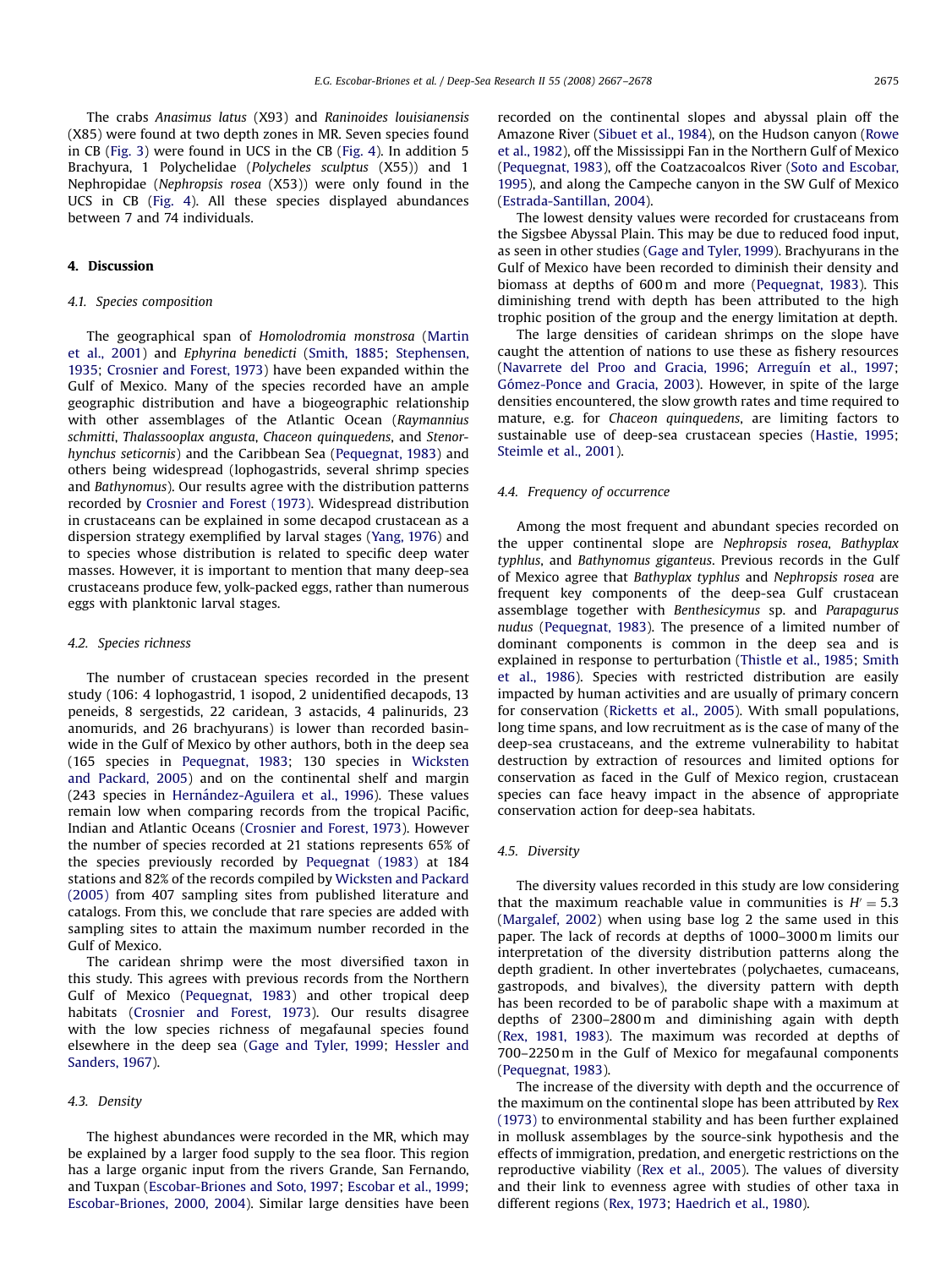#### <span id="page-9-0"></span>4.6. Affinity of species

Studies with crustacean assemblages from the slope have recognized a change in the composition of species clearly defined by the end of the mudline, penaeid, and caridean shrimps of the Eastern Atlantic [\(Crosnier and Forest, 1973\)](#page-10-0) brachyurans of the tropical Western Atlantic ([Wenner and Boesch, 1979;](#page-11-0) [Soto, 1997](#page-11-0)). Below 3000 m the physical and chemical conditions are stable and the vertical distribution and variation is attributed to current velocity, topography as well as to sediment type ([Rowe and Headrich, 1979;](#page-10-0) [Gardiner and Haedrich, 1978\)](#page-10-0). In some locations differences are determined by the abrupt change in dissolved oxygen concentration [\(Levin, 2003](#page-10-0)). It is unlikely that the restricted crustacean distributions are a result of these changes. However, in the case of isopods the species distinctiveness suggested that the abyssal province can be divided into biogeographical and bathymetric zones [\(Menzies](#page-10-0) [et al., 1973](#page-10-0)).

This study identified a zonation within the abyssal faunal province but in addition to pagurid crabs (Parapagurus pilosimanus) and barnacles (Scalpellum regium) other large epifaunal animals included seapens, echinoderms, porifera that was recorded as discontinuities by [Vinogradova \(1959\).](#page-11-0) These studies concur that the shallower bathyal zone has larger abundances of large animals in comparison to the abyssal zone.

# 5. Conclusion

A total of 106 crustacean species were recorded in this study, of which 87 were identified to species level, three to order, one to superfamily, four to family, 11 to genus) a total of nine species require further study. We showed the following:

- 1. This study extends the known geographic ranges of the species Homolodromia monstrosa and Ephyrina benedicti into the Gulf of Mexico.
- 2. The largest number of species was recorded in the Mexican Ridges followed by the Campeche Bank, the lowest in the Sigsbee Abyssal Plain. In terms of depth zones, the largest number of species was recorded on the upper continental slope where density values and number of caridean species were large.
- 3. The lowest density values were recorded in the Sigsbee Abyssal Plain. Due to their low frequencies of occurrence and abundances, most crustaceans are rare components of the benthic assemblages.
- 4. Diversity values were low  $(H/\leqslant 3.46)$  and correlated with evenness values. Diversity was higher in the Sigsbee Abyssal Plain (where evenness was the highest in this study) and on the continental slopes of the other two regions than on the continental margin.
- 5. Crustacean species showed a strong, highly significant affinity to regions and depth zones: for example, Portunus spinicarpus characterizes the continental margin of the Mexican Ridges region, Bathyplax typhlus the upper continental slope of the Campeche Bank, and Sergia robusta the Sigsbee Abyssal Plain. This study identified variability of the crustacean assemblages, collected with trawls, that was significantly associated with both regions and depth zones.
- 6. [Tyler's \(1988\)](#page-11-0) paradigm, which served as the starting point of this research, was that tropical deep-sea species richness and densities were low and homogeneous over large areas, due to limited biogenic carbon export from the productive areas on the ocean surface. A prediction from that paradigm is that the continental slope and abyssal plain should have low species

diversity, without much differentiation among regions. Our results contradict that part of Tyler's predictions.

7. The information generated by this study contributes to a baseline of species distribution in the southern Gulf of Mexico. Potential hotspots of biodiversity are identified and characterizes so that such areas can be adequately conserved.

#### Acknowledgments

Specimens were collected in the abyssal plain with support of the Deep Gulf of Mexico Benthos Study (DGoMBS)–Joint US/Mexico Studies of the Sigsbee Deep (JSSD) MMS, USGS Contract 1435-01- 99-CT-30991 to TAMU. The specimens from the continental slope and margin were collected and processed with additional support from ICML (UNAM, CU) and projects CONACyT 40158 F; DGAPA UNAM IN224503, 204307 and CONABIO BE013 Base de datos de fauna batial, abisopelágica y abisal de México. The species identification was validated by M. Wicksten, TAMU and J.L. Villalobos-Hiriart IBUNAM. The crews of UNAM's R/V Justo Sierra and TAMU's R/V Gyre provided invaluable help onboard. To F. Álvarez, IB-UNAM for support at the Colección Nacional de Crustáceos.

#### References

Aguayo, J.E., Trápaga, R., 1984. Geodinámica de México y minerales del mar. Colección La Ciencia para todos. Fondo de Cultura Económica, 185pp.

- Andrew, N.L., Mapstone, B.D., 1987. Sampling and the description of spatial pattern in marine ecology. Oceanography and Marine Biology Annual Review 25, 39–90.
- Antoine, J.W., Martin, R.G., Pyle, T.G., Bryant, W.R., 1974. Continental margins of the Gulf of Mexico. In: Burk, C.A., Drake, C.L. (Eds.), The Geology of the Continental Margins. Springer, New York, pp. 683–693.
- Arreguín, F., Schultz-Ruiz, L., Gracia, A., Sánchez-Chávez, J., Alarcón-Fuentes, T., 1997. Las Pesquerías de Camarón de alta mar: explotación, dinámica y<br>evaluación. In: Flores-Hernández, D., Sánchez-Gil, P., Seijo, J.C., Arreguín-Sánchez, F. (Eds.), Análisis y Diagnóstico de los Recursos Pesqueros Críticos del Golfo de México, EPOMEX Serie científica, vol. 7, pp. 145-172.
- Baba, K., Poore, G.C.B., 2002. Munidopsis (Decapoda, Anomura) from south-eastern Australia. Crustaceana 75 (3–4), 231–252.
- Balsam, W.L., Beeson, J.P., 2003. Sea-floor sediment distribution in the Gulf of Mexico. Deep-Sea Research I 50, 1421–1444.
- Barradas-Ortiz, C., Briones-Fourzán, P., Lozano-Álvarez, E., 2003. Seasonal reproduction and feeding ecology of giant isopods, Bathynomus giganteus, from the continental slope of the Yucatán Peninsula. Deep-Sea Research I 50, 495–513.
- Belman, B.W., Childress, J.J., 1976. Circulatory adaptation to the oxygen minimum layer in the benthypelagic mysid Gnathophausia ingens. Biology Bulletin 150, 15–37.
- Birstein, Y.A., Zarenkov, N.A., 1970. On the bottom decapods (Crustacea, Decapoda) of the Kurile-Kamchatka region. Trudy Institute Okeanologii, SSSR 86, 420–426 (in Russian, translated by Israel Program for Scientific Translations, Jerusalem 1972).
- Blankenship, L.E., Yayanos, A.A., 2005. Universal primers and PCR of gut contents to study marine invertebrate diets. Molecular Ecology 14 (3), 891–899.
- Bowman, T.E., Manning, R.B., 1972. Two arctic bathyal crustaceans: the shrimp Bythocaris cryonesus new species, and the amphipod Eurythenes gryllus, with in situ photographs from the Ice Island T-3. Crustaceana 23, 187–201.
- Briones-Fourzan, P., Lozano-Álvarez, E., 1991. Aspects of the biology of the giant isopod Bathynomus giganteus A. Milne-Edwards, 1879 (Isopoda:Cirolanidae) off the Yucatan peninsula. Journal of Crustacean Biology 11 (3), 375–385.
- Cardona-Maldonado, M.A., Mignucci-Giannoni, A.A., 1999. Pygmy and Dwarf sperm whales in Puerto Rico and the Virgin Islands, with a review of Kogia in the Caribbean. Caribbean Journal of Science 35 (1–2), 29–37.
- Casanova, J.P., 1997. Les mysidacés Lopphogastrida (Crustacea) du canal de Mozambique (côte de Madagascar). Zoosystema 19 (1), 91-109.
- Chamberlain, S.C., Mayer-Rochow, V.B., Dossert, W.P., 1986. Morphology of the compound eye of the gigant deep-sea isopod Bathynomus giganteus. Journal of Morphology 189, 145–186.
- Charmasson, S., Germain, P., Leclerc, G., 1998. <sup>210</sup>Po as a tracer of variations of tropic input to deep-sea benthic ecosystems: a study of the deep-sea amphipod Eurythenes gryllus from the tropical Atlantic. Radiation Protection Dosimetry 75 (1-4), 131–137.
- Childress, J.J., 1968. Oxygen minimum layer: vertical distribution and respiration of the mysid Gnathophausia ingens. Science 106, 1242–1243.
- Childress, J.J., Price, M., 1978. The growth rate of a bathypelagic crustacean, Gnathophausia ingens (Mysidacea: Lophogastridae) I. Dimensional growth and population structure. Marine Biology 50, 47–62.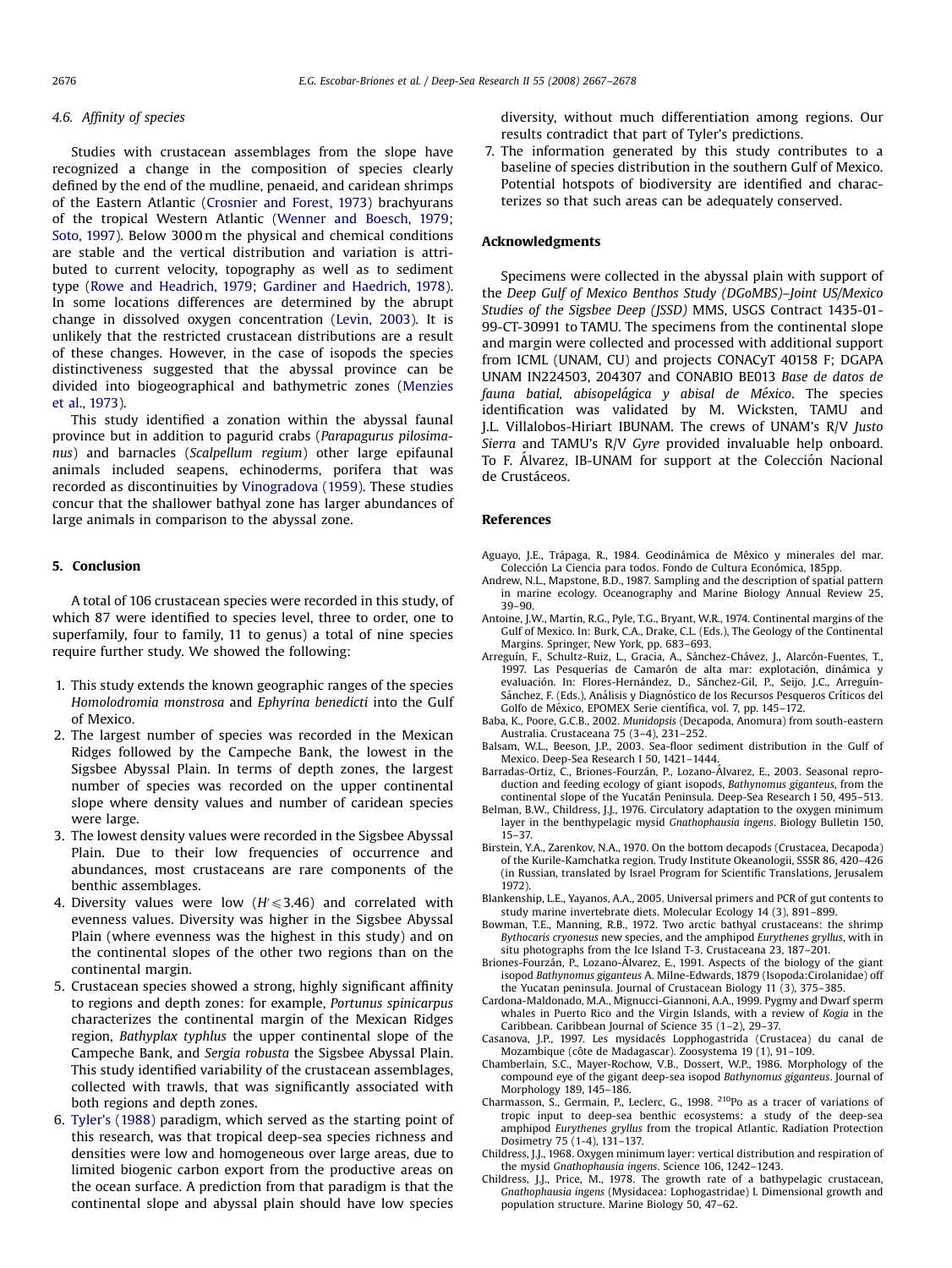- <span id="page-10-0"></span>Childress, J.J., Price, M., 1983. The growth rate of a bathypelagic crustacean, Gnathophausia ingens (Mysidacea: Lophogastridae) II. Grow in material and energy. Marine Biology 76, 165–177.
- Crosnier, A., Forest, J., 1973. Les crevettes profondes de l'Atlantique Oriental Tropical. Faune Tropicale XIX ORSTOM Paris, vol. 19, 409pp.
- Desbruyères, D., Deming, J., Dinet, A., Khripounoff, A., 1985. Réactions de l'écosystème benthique profond aux perturbations: nouveaux résultats<br>expérimentaux. In: Laubier, L., Monniot, C. (Eds.), Peuplements du Golfe de Gascogne. Institut Français de Recherche pour l'Exploitation de la Mer, Brest, pp. 121–142.
- Elliot, B.A., 1982. Anticyclonic rings in the Gulf of Mexico. Journal of Geophysics Oceanography 12, 1292–1309.
- Escobar, E., Signoret, M., Herna´ndez, D., 1999. Variation of the macrobenthic infaunal density in a bathymetric gradient: Western Gulf of Mexico. Ciencias
- Marinas 25 (2), 193–212.<br>Escobar-Briones, E., 2000. La biodiversidad del mar profundo en México. Biodiversitas 6 (29), 2–6.
- Escobar-Briones, E., 2004. Estado del conocimiento de las comunidades bénticas en el Golfo de México. In: Caso, M., Pisanty, I., Ezcurra, E. (Compiladores), Diagnóstico ambiental del golfo de México I, pp. 201–246.
- Escobar-Briones, E., Soto, L.A., 1997. Continental shelf biomass in the western Gulf of Mexico. Continental Shelf Research 17 (6), 585–604.
- Estrada-Santillan, E.L., 2004. Macroinfauna béntica del cañón de Campeche, SW del Golfo de México. Tesis Licenciatura (Biólogo)-UNAM, Facultad de Estudios Superiores Iztacala, 73pp.
- Ewig, M., Antoine, J., 1966. New seismic data concerning sediments and diapiric structures in Sigsbee Deep and upper continental slope, Gulf of Mexico. American Association Petroleum Geology Bulletin 50 (3), 479–504.
- Firth Jr., W.R., Pequegnat, W.E., 1971. Deep-sea lobsters of the families Polychelidae and Nephropidae (Crustacea, Decapoda) in the Gulf of Mexico and Caribbean Sea. A&M Project 700-15. Reference 71-11T.
- Gage, J.D., Tyler, P.A., 1999. Deep-sea Biology. A Natural History of Organisms at the Deep-sea Floor. Cambridge, 504pp.
- Gardiner, F.P., Haedrich, R.L., 1978. Zonation in the deep benthic megafauna; application of a general test. Oecologia 31, 311–317.
- Gómez-Ponce, M.A., Gracia, A., 2003. Distribution and abundance of larvae and adults of Solenocera (Decapoda, Solenoceridae) in the southwestern Gulf of Mexico. Crustaceana 76 (6), 681–698.
- Gordon, I., 1955. Crustacea decapoda. Report of the Swedish Deep-Sea Expedition 2. Zoology, Fasc 2 (19), 237–245.
- Griffin, D.J.G., Brown, D.E., 1975. Deepwater decapod crustacea from eastern Australia: brachyuran crabs. Records of the Australian Museum 30, 248–271.
- Griffin, D.J.G., Tranter, H.A., 1986. Some majid spider crabs from the deep Indo-west Pacific. Records of the Australian Museum 38, 351–371.
- Haedrich, R.L., Rowe, G.T., Polloni, P., 1980. The megabenthic fauna in the deep sea south of New England, USA. Marine Biology 57, 165–179.
- Hastie, L.C., 1995. Deep-water geryonid crabs: a continental slope resource. In: Ansell, A.D., Gibson, R.N., Barnes, M. (Eds.), Oceanography Marine Biology Annual Review, vol. 33, pp. 561–584.
- Hernández-Aguilera, J.L., Toral-Almazán, R.E., Ruiz-Nuño, J.A., 1996. Especies catalogadas de crustáceos estomatópodos y decápodos para el Golfo de México, Río Bravo, Tamaulipas a Progreso, Yucatán. Dirección General de Oceanografía Naval, Secretaría de Marina. Comisión Nacional para el conocimiento y uso de la biodiversidad (CONABIO), México, 132pp.
- Hessler, R.R., Sanders, H.L., 1967. Faunal diversity in the deep sea. Deep-sea Research 14, 65–78.
- Hessler, R.R., Wilson, G.D.F., 1983. The origin and biogeography of the malacostracan crustaceans in the deep sea. In: Sims, R.W., Price, J.H., Whalley, P.E.S. (Eds.), Evolution, Time and Space: the Emergence of the Biosphere. Academic Press, London, pp. 227–254.
- Holthuis, L.B., 1974. The lobsters of the superfamily Nephropsidea of the Atlantic Ocean. Bulletin of Marine Science 24, 67–76.
- Holthuis, L.B., 1991. Marine Lobsters of the World: An Annotated and Illustrated Catalogue of Species of Interest to Fisheries Known to Date. Food and Agriculture Organization of the United Nations, Rome, Italy, viii+292pp.
- Jones, W.J., Macpherson, E., 2006. Molecular phylogeny of the east Pacific squat lobsters of the genus Munidopsis (Decapoda: Galatheidae) with the descriptions of seven new species. Journal of Crustacean Biology 27 (3), 477–501.
- Legendre, P., Gallagher, E., 2001. Ecologically meaningful transformations for ordination of species data. Oecologia 129, 271–280.
- Legendre, P., Legendre, L., 1998. Numerical ecology, second ed. (English edition). Elsevier Science, Amsterdam, 853pp.
- Levin, L., 2003. Oxygen minimum zone benthos: adaptation and community response to hypoxia. Oceanography and Marine Biology: An Annual Review 41, 1–45.
- Lloyd, M., Ghelardi, R., 1964. At table for calculating the ''equitability'' component of species diversity. Journal of Animal Ecology 33, 217–225.
- Macpherson, E., Segonzac, M., 2005. Species of the genus Munidopsis (Crustacea, Decapoda, Galatheidae) from the deep Atlantic Ocean, including cold-seep and hydrothermal vent areas. Zootaxa 1095, 1–60.
- Malahoff, A., Embley, R.W., Fornari, D.J., 1982. Geomorphiology of Norfolk and Washington Canyons and the surrounding continental slope Washington Canyons and the surrounding continental slope and upper rise as observed from DSRV ALVIN. In: Scrutton, R.A., Talwani, M. (Eds.), The Ocean Floor, Bruce Heezen commemorative volume. Wiley, London, pp. 97–111.
- Margalef, R. (Ed.), 2002. Teoría de los sistemas ecológicos, second ed. Alfaomega Grupo Editor, 290pp.
- Marshall, N.B., 1979. Deep-sea Biology, Developments and Perspectives. Blandford, Londres, 566pp.
- Martin, J.W., Davis, G.E., 2001. An updated classification of the recent Crustacea. Natural History Museum of Los Angeles, Science Series 39, 124pp.
- Martin, J.W., Christiansen, J.C., Trautwein, S.E., 2001. Homolodromia monstrosa, new species, from the western Atlantic, with a redescription of the holotype of H. paradoxa A. Milne Edwards, 1880. Bulletin of Marine Science  $\overline{68}$  (2), 313–326.
- Menzies, R.J., George, R.Y., Rowe, G.T., 1973. Abyssal Environment and Ecology of the World Oceans. Wiley-Interscience, New York, 488pp.
- Mickel, T., Childress, J.J., 1978. The effect of pH on respiration and activity in the bathypelagic mysid Gnathophausia ingens. Biology Bulletin 154, 138–147.
- Moeller, J.F., Case, J.F., 1994. Properties of visual interneurons in a deep-sea mysid, Gnathophausia ingens. Marine Biology 119 (2), 211–219.
- Navarrete del Proo, A., Gracia, A., 1996. La pesquería de camarón en Alta Mar. Golfo de Me´xico y Caribe Mexicano. In: Instituto Nacional de la Pesca, SEMARNAP. Pesquerías relevantes de México, XXX Aniversario del INP. México, Tomo, vol. 1, pp. 29–63.
- Nowlin Jr., W.D., McLellan, H.J., 1967. A characterization of the Gulf of Mexico with yn, will waters in winter. Journal of Marine Research 25, 29–59.
- Pequegnat, L.H., 1970a. Deep-sea caridean shrimps with descriptions of six new species. In: Pequegnat, W.E., Chace, F.A. (Eds.), Contributions on the Biology of the Gulf of Mexico. Texas A&M University Oceanographic Studies, vol. 1. Gulf Publishing, Houston, pp. 125–170.
- Pequegnat, L.H., 1970b. Deep-water barchyuran crabs. In: Pequegnat, W.E., Chace, F.A. (Eds.), Contributions on the Biology of the Gulf of Mexico. Texas A&M University Oceanographic Studies, vol. 1. Gulf Publishing, Houston, pp. 125–170.
- Pequegnat, W.E., 1983. The ecological communities of the continental slope and adjacent regimes of the northern Gulf of Mexico. Report of Contract AA851- CTI-12. Mineral Management Service, 398pp.
- Pequegnat, W.E., Pequegnat, L.H., Firth, R.W., James, B.M., Roberts, T.W., 1971. Gulf of Mexico deep sea fauna. Decapoda and euphasiacea. In: Webster, W. (Ed.), Serial Atlas of the Marine Environmental. American Geographical Society, New York, pp. 1–12.
- R Development Core Team, 2004. R: a language and environment for statistical computing. R Foundation for Statistical Computing, Vienna, Austria.
- Rex, M.A., 1973. Deep-sea species diversity: decreased gastropod diversity at abyssal depths. Science 181, 1051–1053.
- Rex, M.A., 1981. Community structure in the deep-sea benthos. Annual Review Ecology System 12, 331–353.
- Rex, M.A., 1983. Geographic patterns of species diversity in deep-sea benthos. In: Rowe, G.T. (Ed.), The Sea, vol. 8. Wiley, New York, pp. 453–472.
- Rex, M.A., McClain, C.R., Johnson, N.A., Etter, R.J., Allen, J.A., Bouchet, P., Warén, A., 2005. A source-sink hypothesis for abyssal biodiversity. The American Naturalist 165 (2), 163–178.
- Rice, A.L., 1981. The abdominal locking mechanism in the deep-sea shrimp genus Glyphocrangon (Decapoda, Glyphocrangonidae). Crustaceana 40, 316–319.
- Ricketts, T.H., Dinerstein, E., Boucher, T., Brooks, T.M., Butchart, S.H.M., Hoffmann, M., Lamoreux, J.F., Morrison, J., Parr, M., Pilgrim, J.D., Rodrigues, A.S., Sechrest, W., Wallace, G.E., Berlin, K., Bielby, J., Burgess, N.D., Church, D.R., Cox, N., Knox, D., Loucks, C., Luck, G.W., Master, L.L., Moore, R., Naidoo, R., Ridgely, R., Schatz, G.E., Shire, G., Strand, H., Wettengel, W., Wikramanayake, E., 2005. Pinpointing and preventing imminent extinctions. Proceedings National Academy of Sciences 102 (51), 18497–18501.
- Roberts, T.W., Pequegnat, W.E., 1970. Deep-water decapod shrimps of the family Penaeidae. In: Pequegnat, W.E., Chace, F.A. (Eds.), Contributions on the Biology of the Gulf of Mexico, Texas A&M University Oceanographic Studies, vol. 1. Gulf Publishing, Houston, pp. 125–170.
- Roberts, H.H., McBride, R.A., Coleman, J.M., 1999. Outer shelf and slope geology of the Gulf of Mexico: an overview. In: Kumpf, H., Steidinge, D., Sherman, K. (Eds.), The Gulf of Mexico Large Marine Ecosystem: Assessment, Sustainability, and Management. Blackwell Science, Berlin, pp. 205–234.
- Rowe, G.T., Headrich, R.L., 1979. The biota and biological processes of the continental slope. In: Pilkey, O., Doyle, L. (Eds.), Continental Slopes. Society of Economic and Petroleum Minerologist, Tulsa, pp. 49–59.
- Rowe, G.T., Polloni, P., Hardrich, R.L., 1982. The deep-sea macrobenthos on the continental margin of the northwest Atlantic Ocean. Deep-sea Research 29A, 257–278.
- Rowe, G.T., Sibuet, M., Vangriesheim, A., 1986. Domains of occupation of abyssal scavengers inferred from baited cameras and tramps on the Demerara Abyssal Plain. Deep-sea Research 33A, 501–522.
- Sanders, N.K., Childress, J.J., 1990. Adaptations to the deep-sea oxygen minimum layer: oxygen binding by the hemocyanin of the bathypelagic mysid, Gnathophausia ingens Dohrn. Biological Bulletin 178, 286–294.
- Shannon, C.E., Weaver, W., 1963. The Mathematical Theory of Communication. University Illinois Press, Urbana, 177pp.
- Sibuet, M., Monniot, C., Desbruyères, D., Dinet, A., Khripounoff, A., Rowe, G., Segonzac, M., 1984. Peuplements benthiques et caractèristiques trophiques du milieu dans la plaine abyssale Demerara dans, l'océan Atlantique. Oceanologica Acta 7, 345–358.
- Smith, S.I., 1885. On some new or little known Decapod Crustacea, from recent Fish Commission dredgings off the east coast of the United States. Proceedings United States National Museum 7, 493–511.